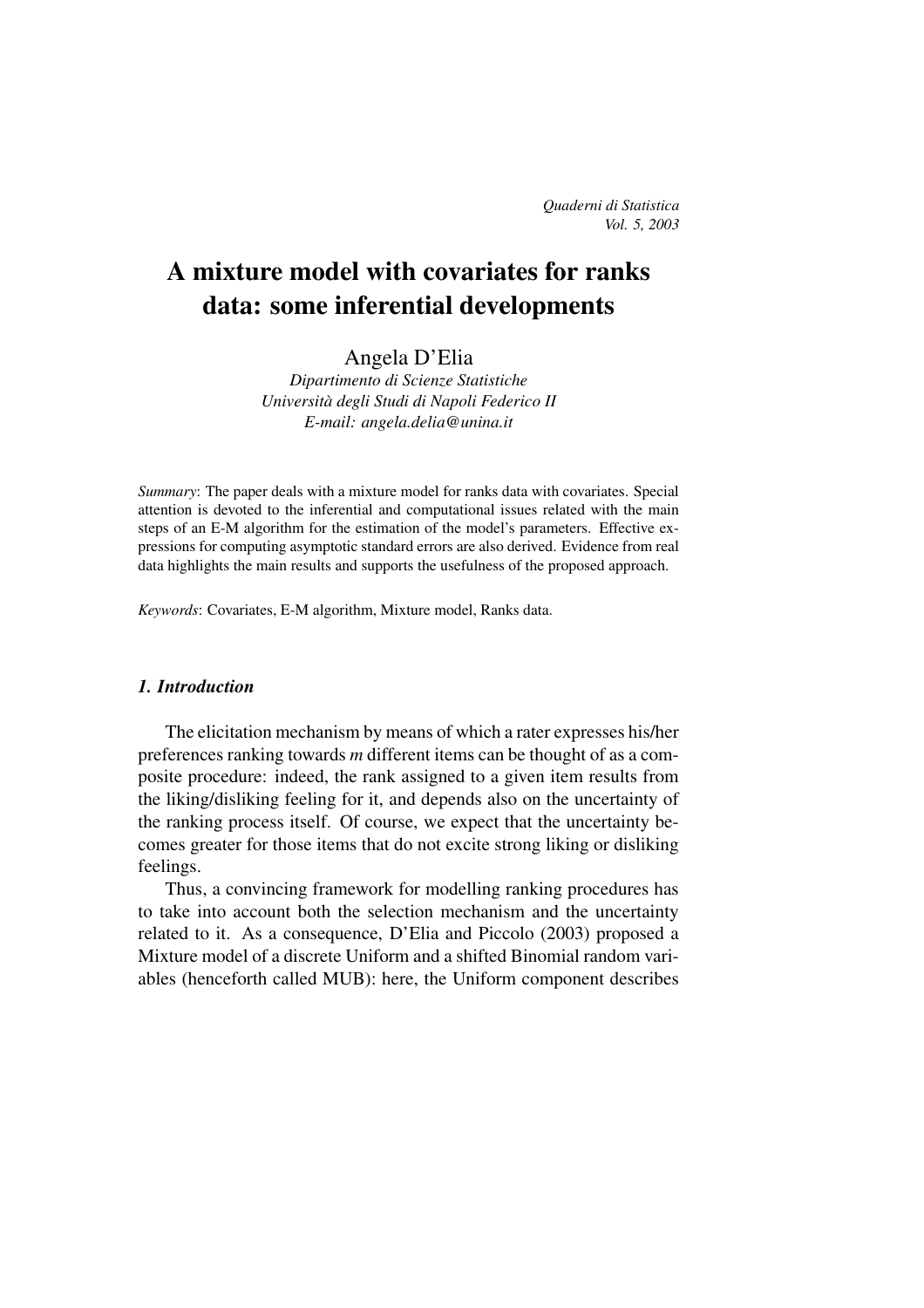the degree of uncertainty in the preferences, while the shifted Binomial random variable represents the behavior of the rater with respect to the liking/disliking feeling.

In this paper we extend the MUB model, allowing the inclusion of raters' covariates in the model's specification. In this way, (following the same strategy developed in other models for ranks data with covariates, as in D'Elia, 1999, 2000, 2003), we are able to link the main features of the raters (e.g. Sex, Age, Profession, etc.) to the rank they assigned to a given item; in particular, both the preference and the uncertainty feeling can be explained by means of subjects' specific covariates, yielding a deeper insight in the preferences data analysis.

The paper is organized as follows. In section 2, we recall the MUB framework, and we introduce some notation to be used throughout the paper. Then, in sections 3 and 4, we explicitly develop the MUB model with covariates, in order to explain how the degree of preference and the uncertainty feeling change with the covariates, respectively. Particular attention is paid to the computational aspects (e.g. the E-M algorithm for obtaining the maximum likelihood estimates of the parameters, in subsections 3.2 and 4.2); moreover, effective expressions for computing their asymptotic standard errors are also given (subsections 3.3 and 4.3). Then, several examples raised by real datasets are exploited (section 5) in order to highlight the potentialities of including the covariates in the MUB model. Final considerations about further developments on this issue end the paper.

## *2. The MUB model*

Let *m* be the fixed and known number of items, and *r* be the rank assigned to a given item among *m*; in the following, we assume that  $r = 1$ means "most preferred", while  $r = m$  means "least preferred".

D'Elia and Piccolo (2003) consider *r* as an observed realization of the random variable  $R \sim MUB(m, \pi, \xi)$  if:

$$
Pr(R = r) = \pi P_B(r) + (1 - \pi)P_U(r), \qquad r = 1, 2, ..., m,
$$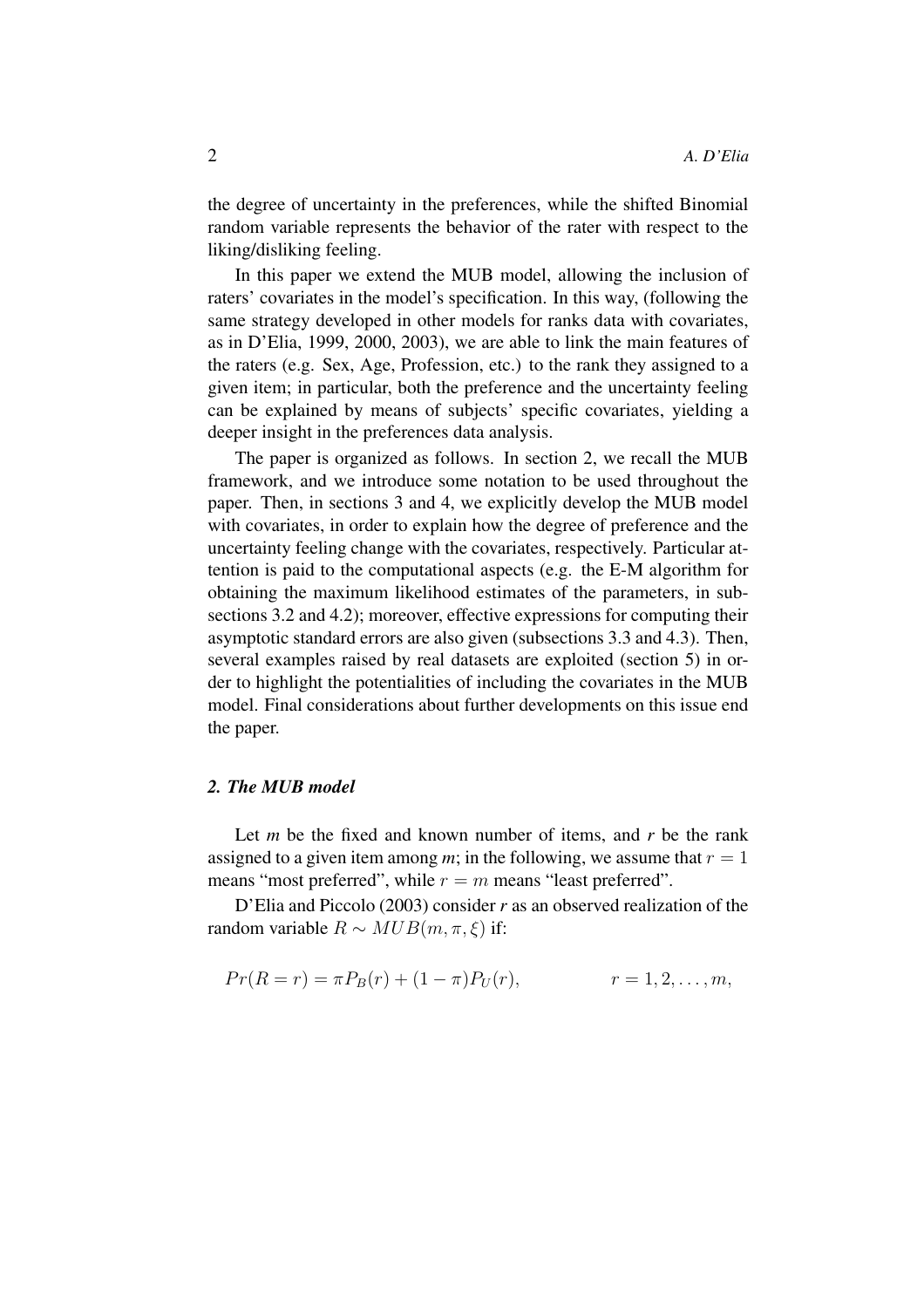where:

$$
P_B(r) = {m-1 \choose r-1} (1-\xi)^{r-1} \xi^{m-r}; \qquad P_U(r) = \frac{1}{m};
$$

and  $\pi \in [0, 1]$ ;  $\xi \in [0, 1]$ .

Then, we get:

$$
Pr(R = 1) = \pi \xi^{m-1} + \frac{1 - \pi}{m};
$$

and

$$
E(R) = \pi(m-1)\left(\frac{1}{2} - \xi\right) + \frac{m+1}{2}.\tag{1}
$$

For a fixed value of  $\pi$ , when the parameter  $\xi$  increases then  $Pr(R = 1)$ increases too, while  $E(R)$  decreases: thus,  $\xi$  may be considered as a proxy of a *preference measure*. Indeed,  $E(R) \geq (m+1)/2$  (that is, the midrange) if  $\xi \leq 1/2$  (and, viceversa,  $E(R) < (m+1)/2$  if  $\xi > 1/2$ ): thus, a rater tends to a disliking or liking feeling - with respect to the central rank location  $(m + 1)/2$  - as long as  $\xi$  moves from 1/2 towards 0 or 1, respectively.

On the other hand, for a fixed value of  $\xi$ , the  $\pi$  parameter is inversely related to the uncertainty in the preferences, so that  $(1 - \pi)/m$  represents the *uncertainty share* spread out over the *m* items.

Even if we introduced the MUB model as a mixture for representing two aspects of the ranking procedures, of course it can be also seen as a mixture of two different populations of raters: the first (with probability  $\pi$ ) is made of people that give ranks by means of a paired comparisons criterion (Bradley and Terry, 1952; and more recently: D'Elia, 2000); the second (with probability  $1 - \pi$ ) consists in people that give ranks with the maximum uncertainty attainable by a discrete random variable on the  $\{1, 2, \ldots, m\}$  support. Anyway, also this interpretation confirms the role of  $\xi$  as a liking parameter and of  $\pi$  as a measure of uncertainty.

In order to include the *n* raters' covariates inside this framework, we need to link the parameters  $\xi$  and  $\pi$  to the  $(p + 1)$ -length vector of a subject's specific covariates  $\mathbf{x}_i = (1, x_{i1}, x_{i2}, \dots, x_{ip})'$ , for  $i = 1, 2, \dots, n$ ; as it is standard in these contexts, the unit is included to represent a baseline effect.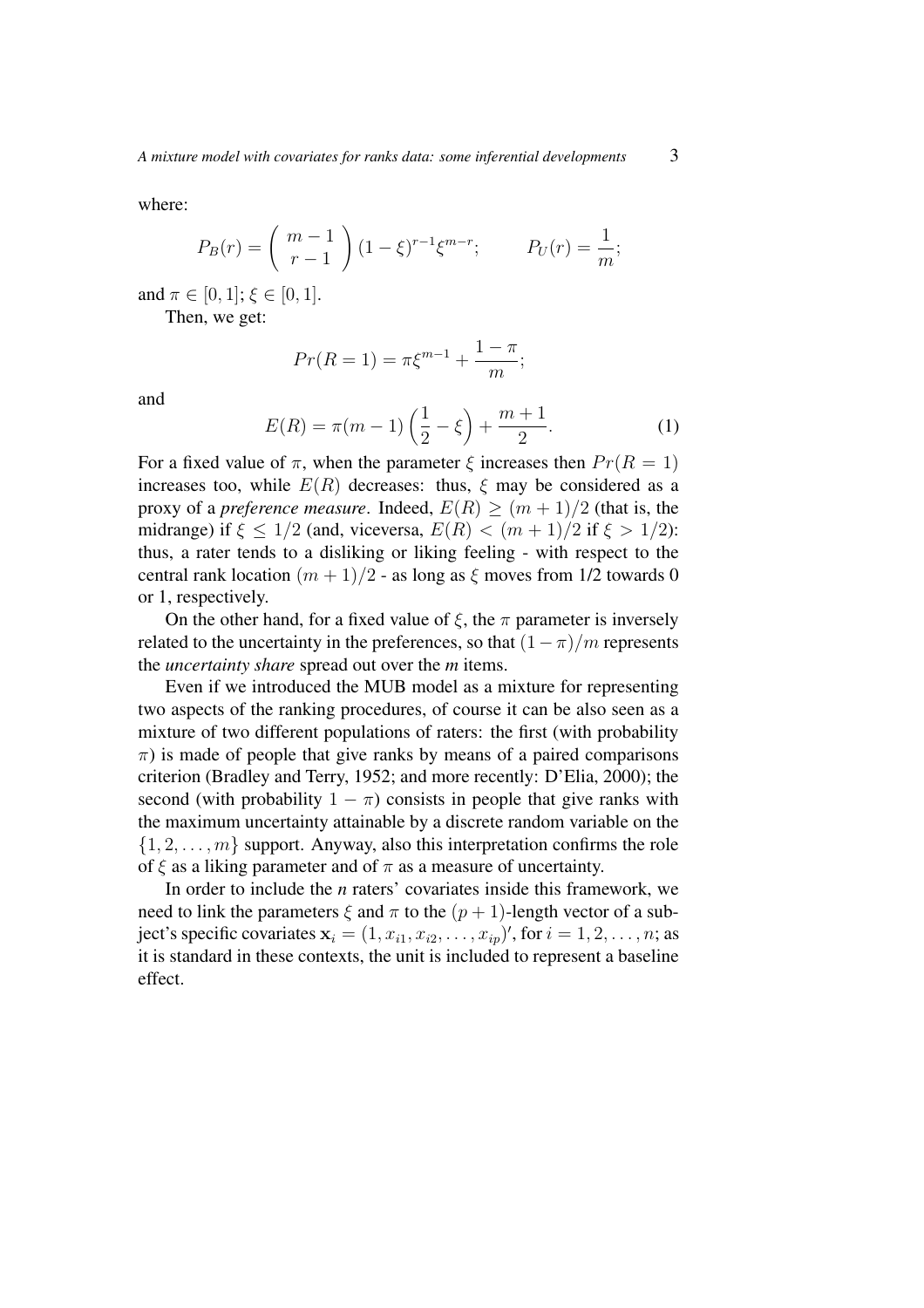Although we might need a model where both the parameters depend upon the covariates, in this paper we are going to develop a first step of a more complex framework, modelling a parameter at a time. In fact, we think that this preliminary step is meaningful in order to better understand the role of  $\pi$  and  $\xi$ .

To do that, we have specified two different structures:

- a model where  $\pi$  is kept fixed and only  $\xi$  depends upon the covariates (section 3);
- a model where  $\xi$  is fixed and only  $\pi$  is a function of the covariates (section 4).

It should be noticed that in the first case we are going to explain how the degree of preference changes with the covariates, while in the second situation we will be interested in studying their effect on the uncertainty feeling.

#### *3. The MUB model with a subject specific* ξ

In this section we develop an extension of the MUB model allowing the  $\xi$  parameter to depend upon the raters' covariates. Then, in subsection 3.2 we show the steps of the E-M algorithm for obtaining maximum likelihood estimates of the parameters (that is,  $\pi$  and the covariates coefficients), while in subsection 3.3 the expressions for computing their asymptotic standard errors are explicitly derived.

## *3.1 Model specification*

Letting the  $\xi$  parameter to depend upon the raters' covariates means that we are considering a situation where the liking or disliking feeling towards a given item can be explained on the basis of some features of the raters; instead, throughout this section, the uncertainty (as measured by  $1 - \pi$ ) is not assumed to depend on the covariates.

In order to link the features of the *n* raters (as expressed in the  $n \times$  $p + 1$  design matrix **X**) to the preference parameter  $\xi$ , we borrow the link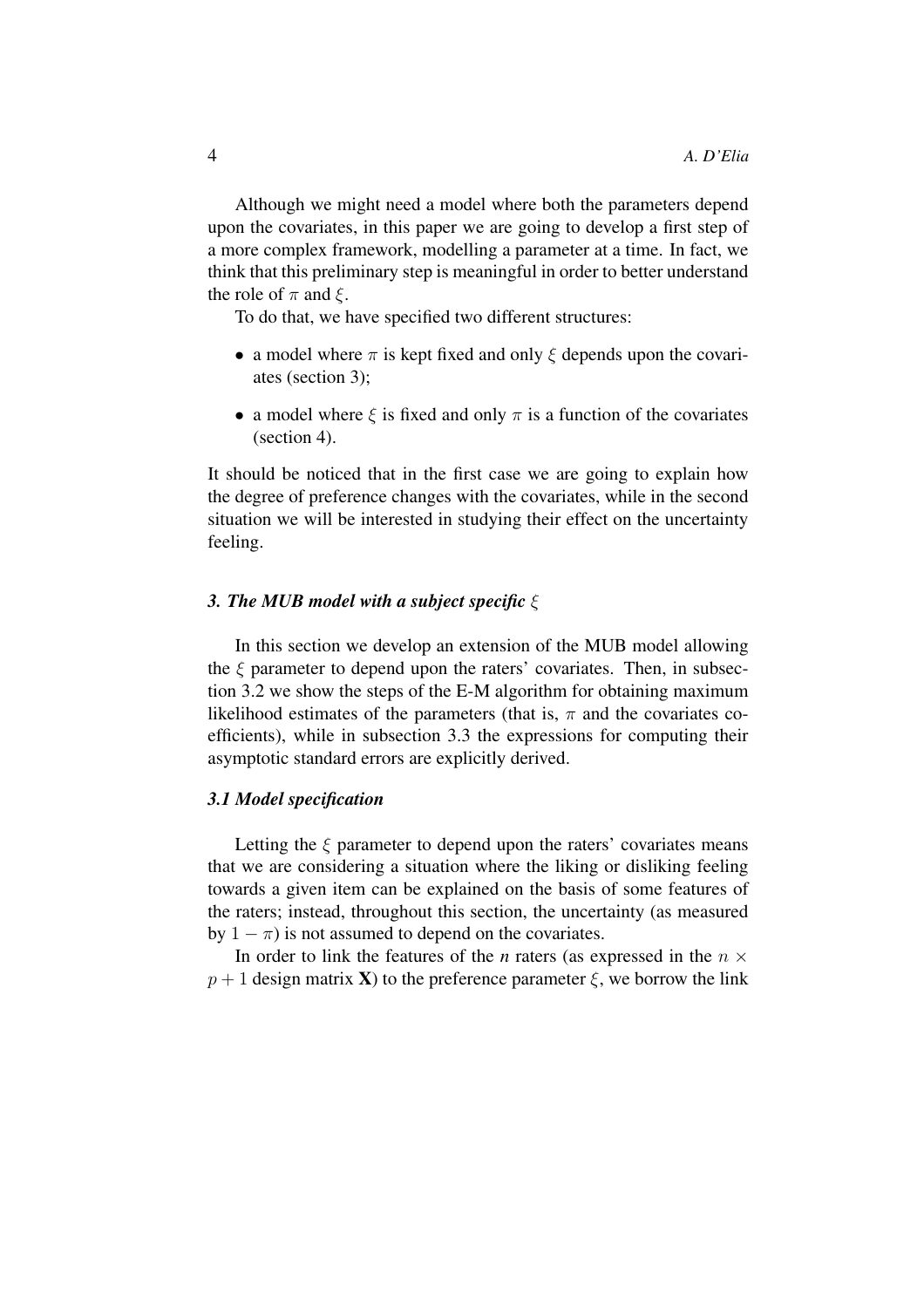function of a logistic regression model (McCullagh and Nelder, 1989), and then we let:

$$
(\xi | \mathbf{X} = \mathbf{x}_i) = \frac{1}{1 + exp(-\mathbf{x}_i \gamma)},
$$
   
  $i = 1, 2, ..., n,$ 

where  $\gamma = (\gamma_0, \gamma_1, \dots, \gamma_p)'$  is the covariates coefficients vector. Of course, the rationale for this stems from the fact that the logistic function yields a smooth mapping from the entire real space to the interval [0, 1], as it is proper for  $\xi$ . Indeed, it can be easily seen that when the linear predictor  $x_i \gamma \to \infty$ , then  $(\xi \mid X = x_i) \to 1$ ; viceversa, when  $x_i \gamma \to -\infty$ , then  $(\xi \mid \mathbf{X} = \mathbf{x}_i) \rightarrow 0.$ 

Moreover, from (1) it results that:

$$
E(R \mid \mathbf{X} = \mathbf{x}_i) = \frac{\pi(m-1)}{2} - \pi(m-1)\frac{1}{1 + exp(-\mathbf{x}_i\gamma)} + \left(\frac{m+1}{2}\right).
$$

Without loosing in generality, if we let  $x_i = (1, x_{i1})'$ , then  $x_i \gamma = \gamma_0 + \gamma_1$  $\gamma_1 x_{i1}$ , and we get:

$$
E(R | \mathbf{X} = \mathbf{x}_i) = \frac{\pi(m-1)}{2} - \pi(m-1) \frac{1}{1 + exp(-\gamma_0 - \gamma_1 x_{i1})} + \left(\frac{m+1}{2}\right).
$$

Thus, letting  $\mathbf{u} = (0, 1)^\prime$ , it can be shown that:

$$
E(R | \mathbf{X} = \mathbf{x}_i + \mathbf{u}) - E(R | \mathbf{X} = \mathbf{x}_i) =
$$
  
=  $\pi(m-1) \left[ \frac{e^{-\gamma_0 - \gamma_1 x_{i1}} (e^{-\gamma_1} - 1)}{(1 + e^{-\gamma_0 - \gamma_1 x_{i1}})(1 + e^{-\gamma_0 - \gamma_1 x_{i1} - \gamma_1})} \right],$ 

from which it results that  $E(R \mid \mathbf{X} = \mathbf{x}_i + \mathbf{u}) - E(R \mid \mathbf{X} = \mathbf{x}_i) > 0$ when  $\gamma_1$  < 0.

This means that for a negative  $\gamma_1$  estimate there is an increase in  $E(R)$ , which means a worsening in the preference feeling when the covariate  $x_{i1}$ augments; it happens viceversa for a positive  $\gamma_1$  estimate.

The above results can be easily extended to any number  $p > 1$  of covariates, leading to the following scheme, valid for a generic  $x_{ij}$  (j = 1, 2, . . . , p), *ceteris paribus*: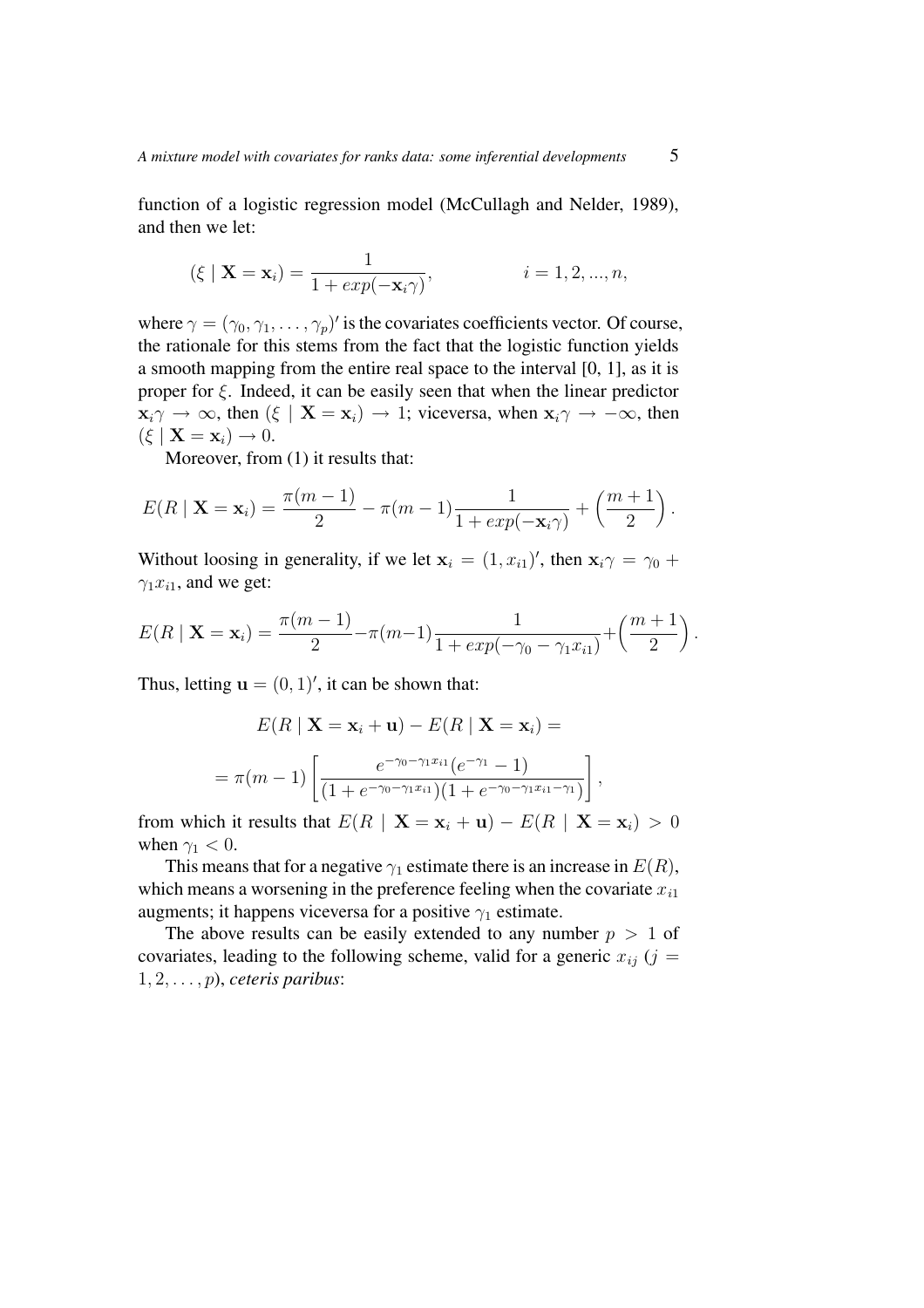- $\gamma_i$  < 0  $\Rightarrow$  preference worsening, when  $x_{ij}$  increases;
- $\gamma_i = 0 \Rightarrow$  no effect on the preference;
- $\gamma_i > 0 \Rightarrow$  preference improvement, when  $x_{ij}$  increases.

# *3.2 The likelihood function and the E-M algorithm*

Given a vector of observed independent ranks  $\mathbf{r} = (r_1, r_2, \dots, r_n)'$  for a pre-fixed item, and a  $(n \times p + 1)$  design matrix **X**, the log-likelihood function for the MUB model, using the above introduced specification for the parameter  $\xi$ , becomes:

$$
\log L(\gamma, \pi; \mathbf{r}, \mathbf{X}) =
$$
  
= 
$$
\sum_{i=1}^{n} \log \left\{ \pi \left[ \left( \begin{array}{c} m-1 \\ r_i-1 \end{array} \right) e^{-\mathbf{x}_i \gamma (r_i-1)} \frac{1}{(1+e^{-\mathbf{x}_i \gamma})^{m-1}} - \frac{1}{m} \right] + \frac{1}{m} \right\}.
$$

In order to get the maximum likelihood estimates of both  $\pi$  and the coefficient vector  $\gamma$ , we rely on the E-M algorithm, whose effectiveness in estimating the parameters of mixture models has been widely proved in the literature (McLachlan and Krishnan, 1997; McLachlan and Peel, 2000). Indeed, the rationale for the use of the E-M algorithm in fitting mixture models is that we can consider the observed data as incomplete, since the appropriate mixture component for each subject is unknown. As a result, the complete likelihood function factorizes in two separate components, allowing easy derivatives and computations, as it will be shown in the following.

The E-M algorithm involves the iteration until convergence of the following two steps (for any iteration  $k = 0, 1, 2, \ldots$ ):

• *E-step*: compute the conditional expectation of the complete data log-likelihood, using the current parameters estimate; that is, in our case:

$$
Q(\pi^{(k)}, \gamma^{(k)}) = \sum_{i=1}^{n} \left\{ \tau_i^{(k)} log(\pi^{(k)}) + (1 - \tau_i^{(k)}) log(1 - \pi^{(k)}) \right\} + + \sum_{i=1}^{n} \left\{ \tau_i^{(k)} log(P_B(r_i; \gamma^{(k)})) + (1 - \tau_i^{(k)}) log(1/m) \right\}.
$$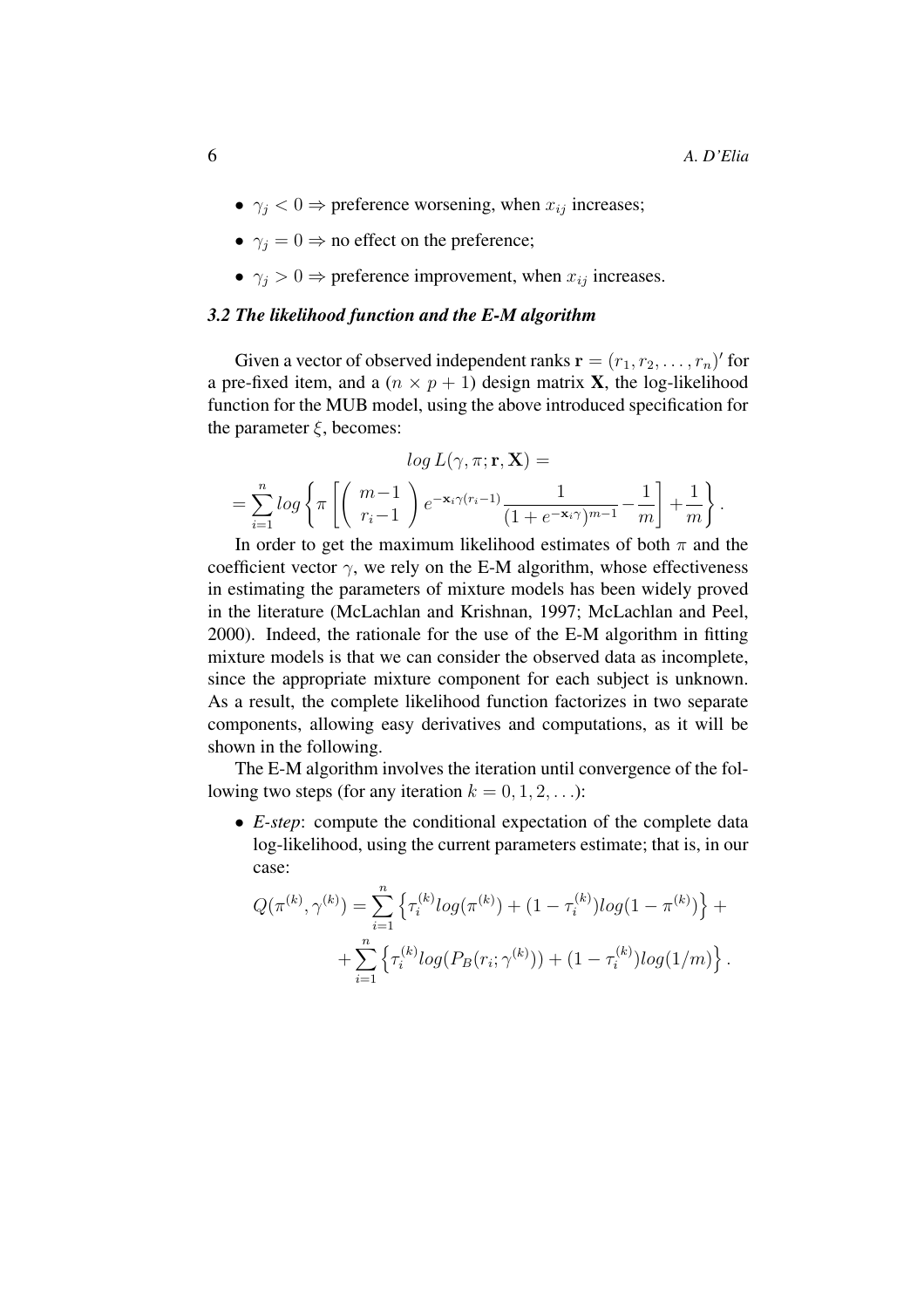In this expression  $\pi^{(k)}$  and  $\gamma^{(k)}$  denote the k-th iteration estimates of the parameters; then,

$$
\tau_i^{(k)} = \left[1 + \frac{1 - \pi^{(k)}}{m\pi^{(k)}P_B(r_i; \gamma^{(k)})}\right]^{-1}
$$

is the estimated posterior probability that  $R_i$  belongs to the shifted Binomial component of the mixture model; and  $P_B(r_i; \gamma^{(k)}) = Pr(R = r_i)$  is expressed as a function of the linear predictor  $x_i\gamma$ .

• *M-step*: maximize the  $Q(\pi^{(k)}, \gamma^{(k)})$  function in order to get updated estimates of the parameters:  $\pi^{(k+1)}$ ,  $\gamma^{(k+1)}$ .

In fact, at a fixed  $k$ -th iteration, we get:

$$
Q(\pi^{(k)}, \gamma^{(k)}) = Q_1(\pi^{(k)}) + Q_2(\gamma^{(k)}) + constant,
$$

where we let:

$$
Q_1(\pi^{(k)}) = \sum_{i=1}^n \left\{ \tau_i^{(k)} log(\pi) + (1 - \tau_i^{(k)}) log(1 - \pi) \right\};
$$
  
\n
$$
Q_2(\gamma^{(k)}) = \sum_{i=1}^n \left\{ \tau_i^{(k)} log(P_B(r_i; \gamma^{(k)})) \right\} =
$$
  
\n
$$
= -\sum_{i=1}^n \tau_i^{(k)} \{ (r_i - 1) \mathbf{x}_i \gamma^{(k)} + (m - 1) log(1 + e^{-\mathbf{x}_i \gamma^{(k)}}) \}.
$$

Thus, maximizing  $Q_1(\pi^{(k)})$  with respect to  $\pi$  yields:

$$
\pi^{(k+1)} = \frac{\sum_{i=1}^{n} \tau_i^{(k)}}{n},
$$

while  $\gamma^{(k+1)}$  is obtained by finding the maximum of  $Q_2(\gamma^{(k)})$ .

In detail, the implementation of the E-M algorithm for the MUB model with  $\xi$  depending on covariates is developed as follows:

1. Compute  $log L(\pi^{(0)}, \gamma^{(0)}r, X)$ , using starting values  $\pi^{(0)}$ ,  $\gamma^{(0)}$  for initializing the algorithm;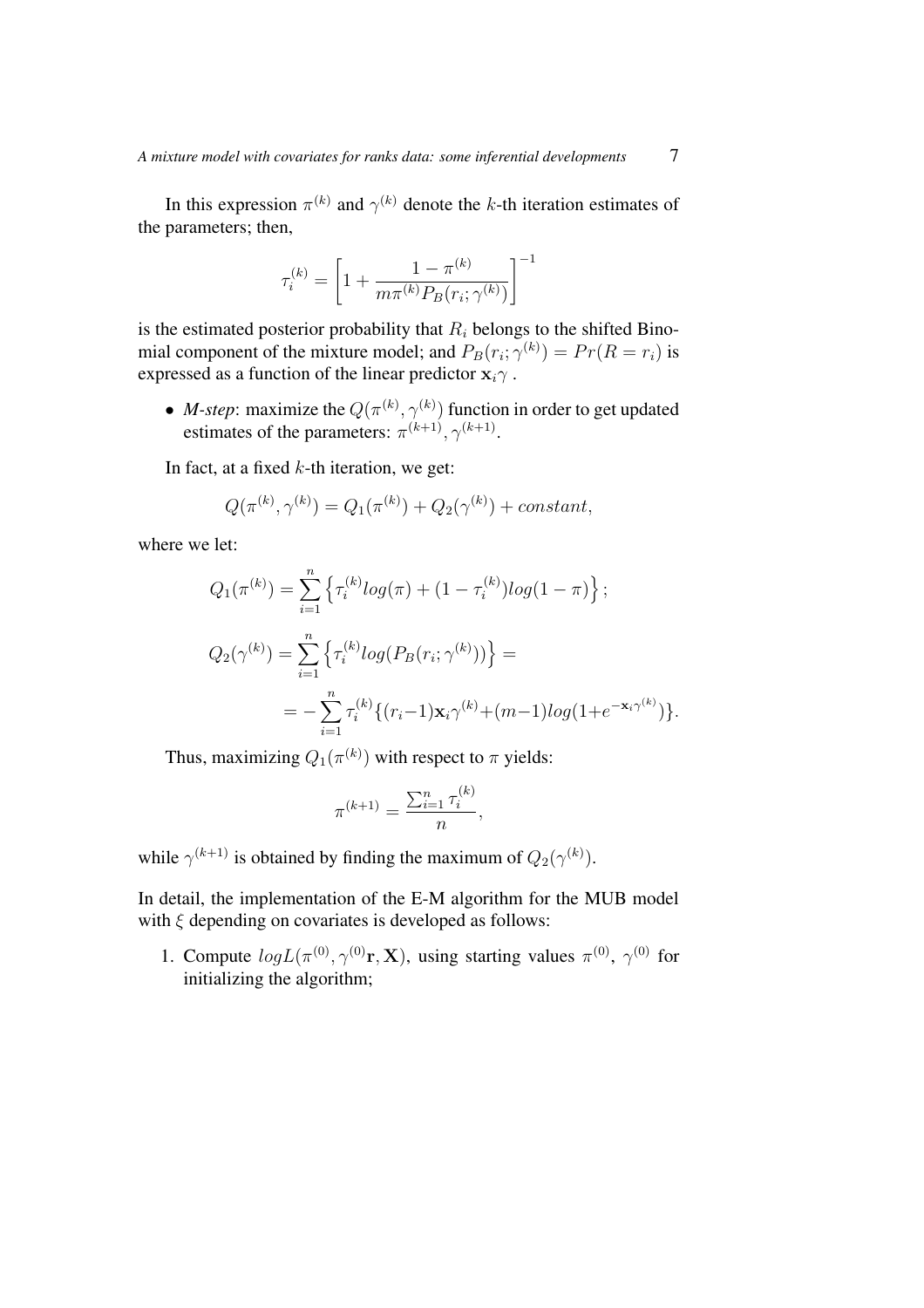2. 
$$
P_B(r_i; \gamma^{(k)}) = \binom{m-1}{r_i-1} \frac{\left[e^{-\mathbf{x}_i \gamma^{(k)}}\right]^{r_i-1}}{\left[1 + e^{-\mathbf{x}_i \gamma^{(k)}}\right]^{m-1}};
$$
  $i = 1, 2, ..., n;$   
\n3.  $\tau_i^{(k)} = \left[1 + \frac{1 - \pi^{(k)}}{m \pi^{(k)} P_B(r_i; \gamma^{(k)})}\right]^{-1},$   $i = 1, 2, ..., n;$   
\n4.  $\pi^{(k+1)} = \frac{\sum_{i=1}^n \tau_i^{(k)}}{n};$  maximize  $Q_2(\gamma^{(k)})$  for getting  $\gamma^{(k+1)};$   
\n5. compute  $logL(\pi^{(k+1)}, \gamma^{(k+1)}; \mathbf{r}, \mathbf{X});$ 

6. if 
$$
L(\pi^{(k+1)}, \gamma^{(k+1)}) - L(\pi^{(k)}, \gamma^{(k)}) < \epsilon
$$
 stop; else  $k = k + 1$ , and reiterate from 2.

#### *3.3 Computing standard errors*

In order to estimate the asymptotic covariance matrix of the maximum likelihood estimators we rely on the inverse of the observed information matrix:  $I(\hat{\pi}, \hat{\gamma}; \mathbf{r})$ , that is the negative of the Hessian of the log-likelihood function evaluated at  $\pi = \hat{\pi}, \gamma = \hat{\gamma}$ .

Now, the observed information matrix for the observed (incomplete) data can be computed in terms of the conditional moments of the gradient and curvature of the complete-data log-likelihood function obtained in the E-M algorithm (McLachlan and Peel, 2000, pp. 64-66; Pawitan, 341- 362). In particular, for i.i.d. observations we can approximate  $I(\hat{\pi}, \hat{\gamma}; \mathbf{r})$ by taking the second-order partial derivatives of the conditional expectation of the complete data log-likelihood:

$$
Q(\pi, \gamma) = Q_1(\pi) + Q_2(\gamma) + constant
$$

Then, it results that:

$$
\mathbf{V} \simeq -\left[\begin{array}{cc} d_{\pi\pi} & \mathbf{0}' \\ \mathbf{0} & \mathbf{\Gamma} \end{array}\right]^{-1} = -\left[\begin{array}{cc} d_{\pi\pi}^{-1} & \mathbf{0}' \\ \mathbf{0} & \mathbf{\Gamma}^{-1} \end{array}\right],
$$

where

.

$$
d_{\pi\pi} = \frac{\partial^2}{\partial \pi^2} Q_1(\pi) = -\sum_{i=1}^n \frac{\tau_i}{\pi^2} - \sum_{i=1}^n \frac{1 - \tau_i}{(1 - \pi)^2} = \frac{-n}{\pi(1 - \pi)},
$$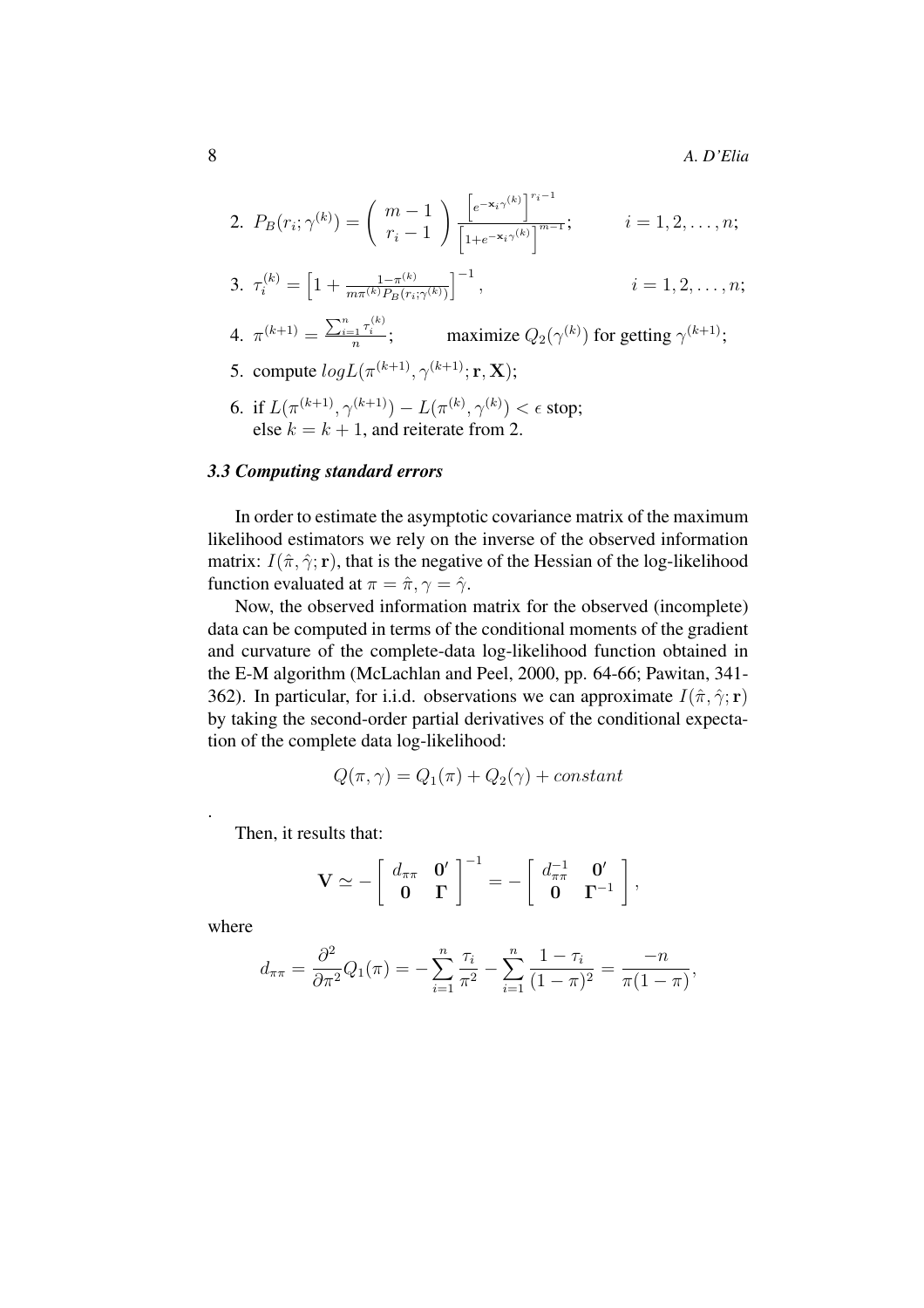and  $\Gamma$  is a  $(p + 1 \times p + 1)$  matrix with generic element:

$$
\{\Gamma\}_{hj} = \frac{\partial^2}{\partial \gamma_h \partial \gamma_j} Q_2(\gamma) = -(m-1) \sum_{i=1}^n \tau_i x_{ih} x_{ij} \frac{e^{-\mathbf{x}_i \gamma}}{(1 + e^{-\mathbf{x}_i \gamma})^2},
$$

 $(h = 0, 1, \ldots, p; j = 0, 1, \ldots, p)$ , where we let  $x_{i0} = 1$ , for simplifying the notation.

For instance, when  $x_i \gamma = \gamma_0 + \gamma_1 x_{i1}$ , the (3×3) asymptotic covariance matrix is:

$$
\mathbf{V} \simeq -\left[\begin{array}{cccc} d_{\pi\pi} & d_{\pi\gamma_0} & d_{\pi\gamma_1} \\ d_{\gamma_0\pi} & d_{\gamma_0\gamma_0} & d_{\gamma_0\gamma_1} \\ d_{\gamma_1\pi} & d_{\gamma_1\gamma_0} & d_{\gamma_1\gamma_1} \end{array}\right]^{-1},
$$

where

$$
d_{\gamma_0\gamma_0} = \frac{\partial^2}{\partial \gamma_0^2} Q_2(\gamma) = -(m-1) \sum_{i=1}^n \tau_i \left\{ \frac{e^{-\gamma_0 - \gamma_1 x_{i1}}}{(1 + e^{-\gamma_0 - \gamma_1 x_{i1}})^2} \right\};
$$
  
\n
$$
d_{\gamma_1\gamma_1} = \frac{\partial^2}{\partial \gamma_1^2} Q_2(\gamma) = -(m-1) \sum_{i=1}^n \tau_i \left\{ x_{i1}^2 \frac{e^{-\gamma_0 - \gamma_1 x_{i1}}}{(1 + e^{-\gamma_0 - \gamma_1 x_{i1}})^2} \right\};
$$
  
\n
$$
d_{\gamma_0\gamma_1} = d_{\gamma_1\gamma_0} = \frac{\partial^2}{\partial \gamma_0 \gamma_1} Q_2(\gamma) = -(m-1) \sum_{i=1}^n \tau_i \left\{ x_{i1} \frac{e^{-\gamma_0 - \gamma_1 x_{i1}}}{(1 + e^{-\gamma_0 - \gamma_1 x_{i1}})^2} \right\};
$$
  
\n
$$
d_{\pi\gamma_0} = d_{\gamma_0\pi} = 0; d_{\pi\gamma_1} = d_{\gamma_1\pi} = 0.
$$

Of course, in order to compute all the previous expressions, we use the ML estimates  $\hat{\pi}, \hat{\gamma}$ .

Several statistical and computing consequences stem from these results:

- the maximum likelihood estimators of  $\pi$  and of the coefficient vector  $\gamma$  are asymptotically uncorrelated, and then independent, as marginals of a Bivariate Normal distribution;
- it is possible to perform hypotheses tests on  $\pi$  and  $\gamma$ , separately;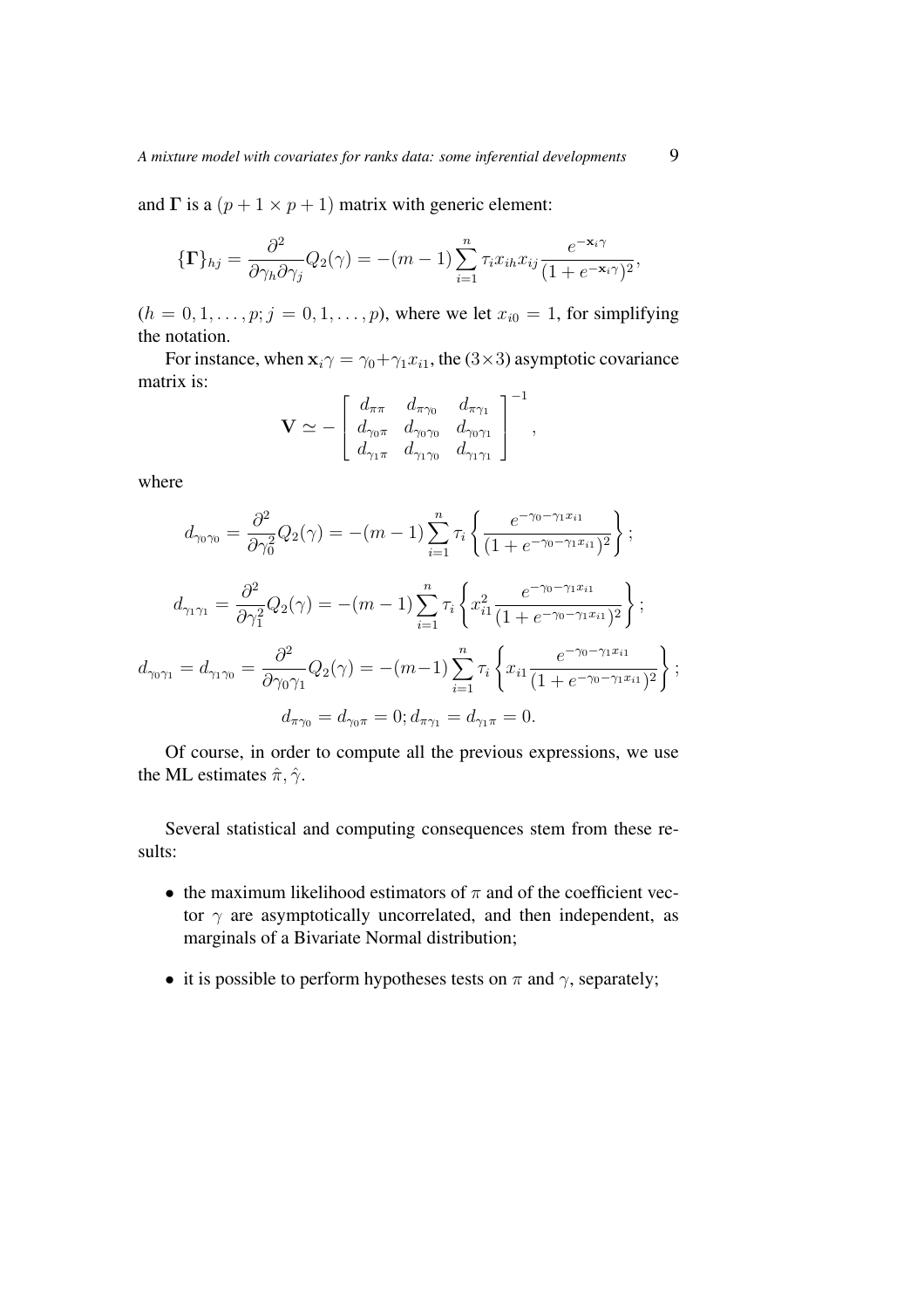• from a computing point of view, we get:

$$
Var(\hat{\pi}) = \frac{\hat{\pi}(1-\hat{\pi})}{n}.
$$

#### *4. The MUB model with a subject specific* π

In this section we develop an extension of the MUB model allowing the  $\pi$  parameter to depend upon the raters' covariates. Then, following the same scheme of the previous section 3, we describe the related steps of the E-M algorithm, and the expressions for the asymptotic standard errors of the parameters estimates.

#### *4.1 Model specification*

Here we assume that the uncertainty in the ranking process depends upon a set of raters' covariates, and thus we link the  $\pi$  parameter to a linear predictor. On the other hand,  $\xi$  is kept fixed with respect to the raters' features. Following the same strategy of the previous section, we let:

$$
(\pi | \mathbf{X} = \mathbf{x}_i) = \frac{1}{1 + exp(-\mathbf{x}_i/\beta)},
$$
   
  $i = 1, 2, ..., n,$ 

where  $\beta = (\beta_0, \beta_1, \dots, \beta_p)'$  is the covariates coefficients vector. Again, we notice that when the linear predictor  $\mathbf{x}_i \mathbf{\beta} \to \infty$ , then  $(\pi | \mathbf{X} = \mathbf{x}_i) \to 1$ ; viceversa, when  $\mathbf{x}_i \beta \rightarrow -\infty$ , then  $(\pi | \mathbf{X} = \mathbf{x}_i) \rightarrow 0$ .

Moreover, using the same notation of section 3.1, if we let  $x_i\beta =$  $\beta_0 + \beta_1 x_{i1}$ , it results:

$$
(\pi | \mathbf{X} = \mathbf{x}_i + \mathbf{u}) - (\pi | \mathbf{X} = \mathbf{x}_i) = \frac{e^{-\beta_0 - \beta_1 x_{i1}} (1 - e^{-\beta_1})}{(1 + e^{-\beta_0 - \beta_1 x_{i1}})(1 + e^{-\beta_0 - \beta_1 x_{i1} - \beta_1})},
$$

showing that  $(\pi | X = x_i + u) - (\pi | X = x_i) > 0$  when  $\beta_1 > 0$ ; that is, the uncertainty  $(1 - \pi)$  decreases when  $x_{i1}$  augments.

Generalizing to  $p > 1$  covariates, we have *ceteris paribus* (for  $j =$  $1, 2, \ldots, p)$ :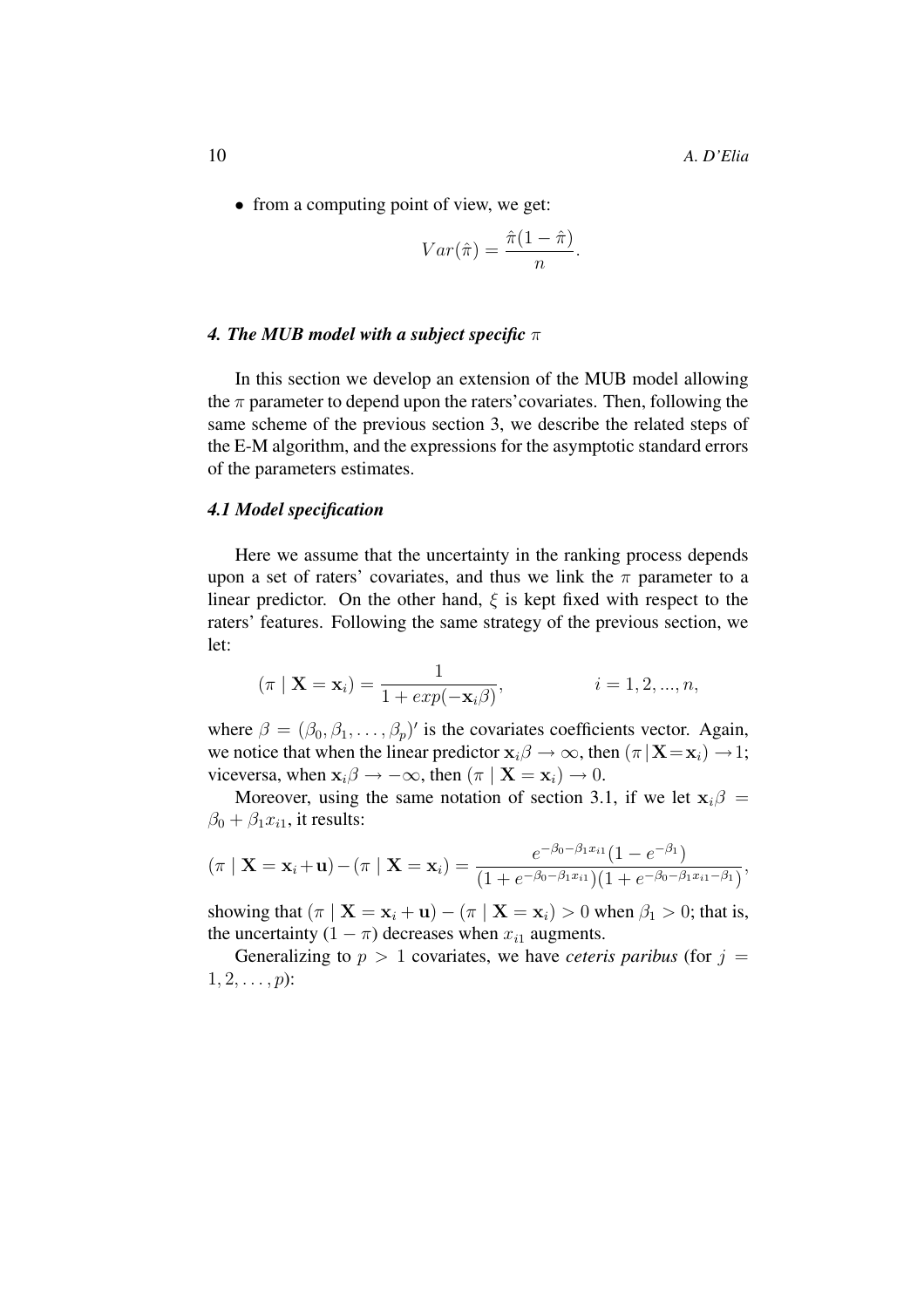- $\beta_i < 0$   $\Rightarrow$  uncertainty increases, when  $x_{ij}$  augments;
- $\beta_j = 0 \Rightarrow$  no effect on the uncertainty;
- $\beta_j > 0$   $\Rightarrow$  uncertainty decreases, when  $x_{ij}$  augments.

Instead, as far as it concerns the effect of the covariates on  $E(R)$ , it results:

$$
E(R | \mathbf{X} = \mathbf{x}_i + \mathbf{u}) - E(R | \mathbf{X} = \mathbf{x}_i) =
$$
  
=  $\left(\frac{1}{2} - \xi\right) (m - 1) \left[ \frac{e^{-\beta_0 - \beta_1 x_{i1}} (1 - e^{-\beta_1})}{(1 + e^{-\beta_0 - \beta_1 x_{i1}})(1 + e^{-\beta_0 - \beta_1 x_{i1} - \beta_1})} \right].$ 

Thus,

• 
$$
\xi
$$
 < 1/2 and  $\beta_1$  > 0  $\Rightarrow$   $E(R | \mathbf{X} = \mathbf{x}_i + \mathbf{u}) - E(R | \mathbf{X} = \mathbf{x}_i)$  > 0

- $\xi > 1/2$  and  $\beta_1 < 0 \Rightarrow E(R | \mathbf{X} = \mathbf{x}_i + \mathbf{u}) E(R | \mathbf{X} = \mathbf{x}_i) > 0;$
- otherwise,  $E(R | X = x_i + u) E(R | X = x_i) < 0$ .

## *4.2 The likelihood function and the E-M algorithm*

Given a vector of observed ranks  $\mathbf{r} = (r_1, r_2, \dots, r_n)'$ , the log-likelihood function for the MUB model, using the above introduced specification for the parameter  $\pi$ , becomes:

$$
log L(\beta, \xi; \mathbf{r}, \mathbf{X}) =
$$
  
= 
$$
\sum_{i=1}^{n} log \left\{ \frac{1}{1 + e^{-\mathbf{x}_i \beta}} \left[ P_B(r_i; \xi) - \frac{1}{m} \right] + \frac{1}{m} \right\}.
$$

For obtaining the maximum likelihood estimates of both  $\xi$  and the coefficient vector  $\beta$ , we again rely on the E-M algorithm, by iterating the following two steps:

• *E-step*: compute the conditional expectation of the complete data log-likelihood, using the current parameters estimate; that is: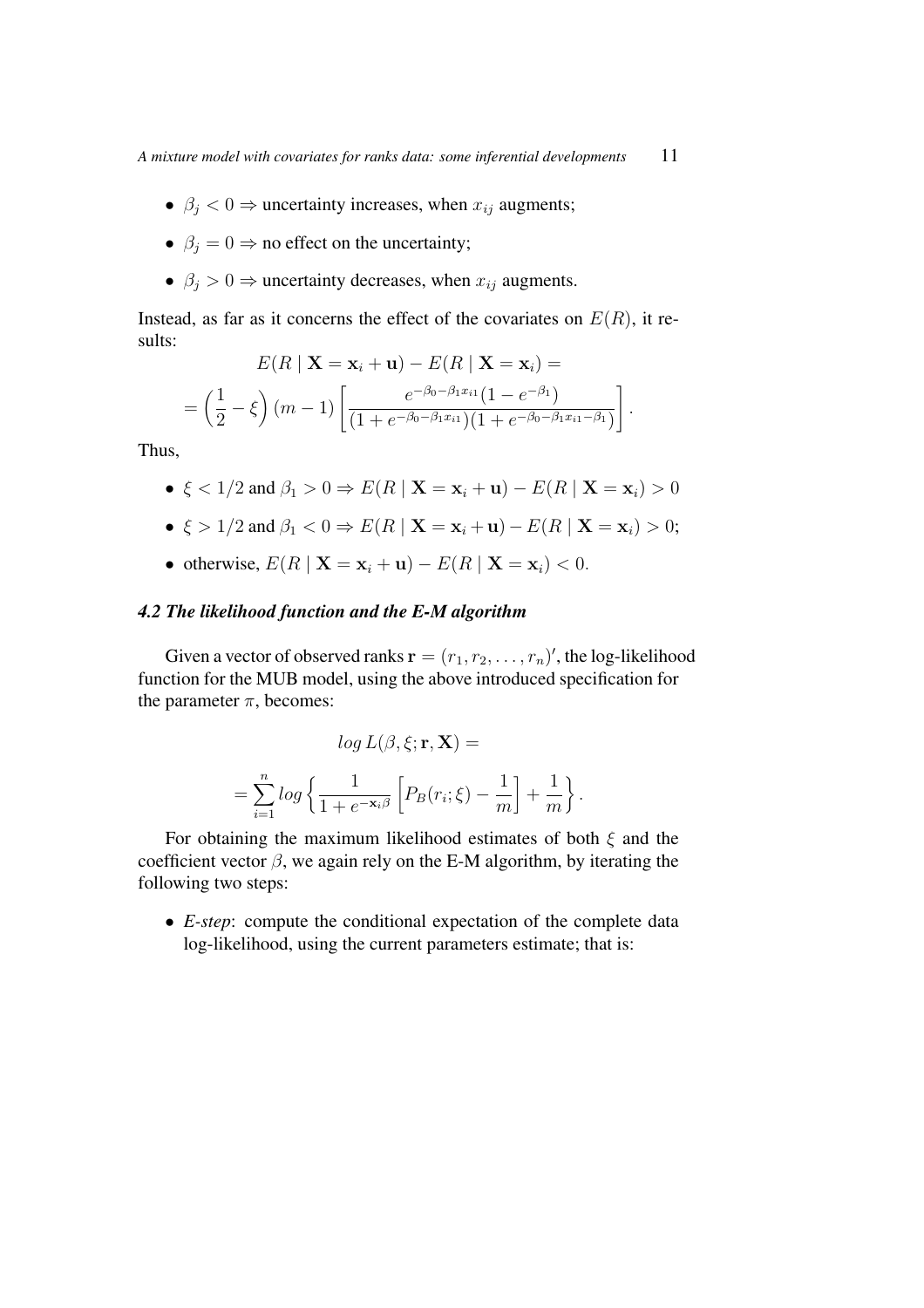$$
Q(\xi^{(k)}, \beta^{(k)}) =
$$
  
= 
$$
\sum_{i=1}^{n} \left\{ \tau_i^{(k)} log\left(\frac{1}{1 + e^{-\mathbf{x}_i \beta^{(k)}}}\right) + (1 - \tau_i^{(k)}) log\left(\frac{e^{-\mathbf{x}_i \beta^{(k)}}}{1 + e^{-\mathbf{x}_i \beta^{(k)}}}\right) \right\} +
$$
  
+ 
$$
\sum_{i=1}^{n} \left\{ \tau_i^{(k)} log(P_B(r_i; \xi^{(k)})) + (1 - \tau_i^{(k)}) log\left(\frac{1}{m}\right) \right\}.
$$

• *M-step*: maximize the  $Q(\xi^{(k)}, \beta^{(k)})$  function in order to get updated estimates of the parameters:  $\xi^{(k+1)}$ ,  $\beta^{(k+1)}$ .

In fact, at a fixed  $k$ -th iteration, we get:

$$
Q(\xi^{(k)}, \beta^{(k)}) = Q_1(\xi^{(k)}) + Q_2(\beta^{(k)}) + constant,
$$

where we let:

$$
Q_1(\xi^{(k)}) = \sum_{i=1}^n \left\{ \tau_i^{(k)} log(P_B(r_i; \xi^{(k)})) \right\};
$$
  
\n
$$
Q_2(\beta^{(k)}) = \sum_{i=1}^n \left\{ \tau_i^{(k)} log\left(\frac{1}{1 + e^{-\mathbf{x}_i \beta^{(k)}}}\right) + (1 - \tau_i^{(k)}) log\left(\frac{e^{-\mathbf{x}_i \beta^{(k)}}}{1 + e^{-\mathbf{x}_i \beta^{(k)}}}\right) \right\} =
$$
  
\n
$$
= -\sum_{i=1}^n \left\{ log\left(1 + e^{-\mathbf{x}_i \beta^{(k)}}\right) + (1 - \tau_i^{(k)}) \mathbf{x}_i \beta^{(k)} \right\}.
$$

Maximizing  $Q_1(\xi^{(k)})$  with respect to  $\xi$ , it yields:

$$
\xi^{(k+1)} = \frac{m - \sum_{i=1}^{n} r_i \tau_i^{(k)} / \sum_{i=1}^{n} \tau_i^{(k)}}{m-1},
$$

while  $\beta^{(k+1)}$  is obtained by finding the maximum of  $Q_2(\beta^{(k)})$ .

In detail, the implementation of the E-M algorithm for the MUB model with a subject specific  $\pi$  is developed as follows:

1. Compute  $log L(\xi^{(0)}, \beta^{(0)}; \mathbf{r}, \mathbf{X})$ , using starting values  $\xi^{(0)}$ ,  $\beta^{(0)}$  for initializing the algorithm;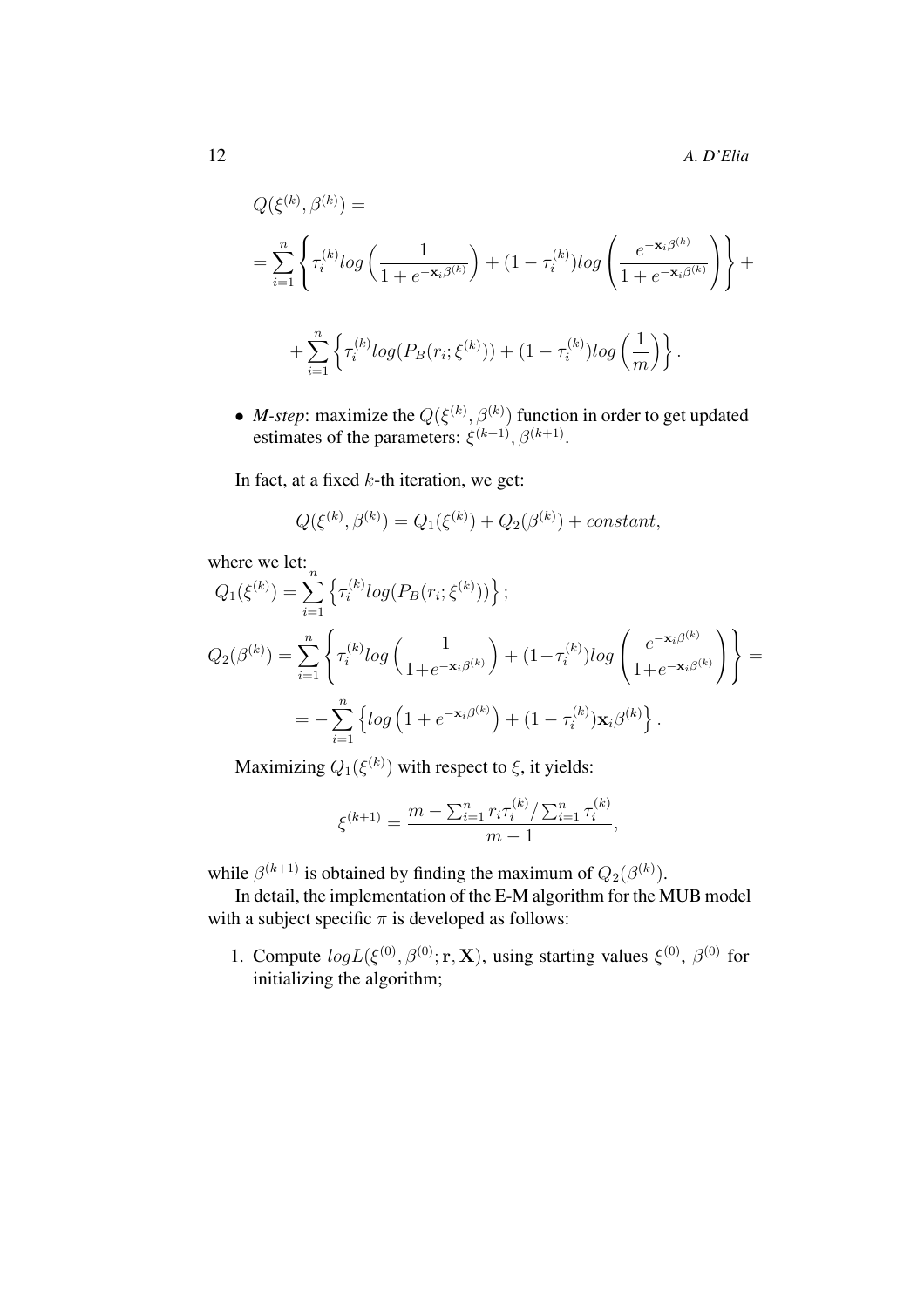2. 
$$
P_B(r_i; \xi^{(k)}) = {m-1 \choose r_i-1} (1 - \xi^{(k)})^{r_i-1} (\xi^{(k)})^{m-r_i};
$$
  
\n
$$
\pi_i^{(k)} = \frac{1}{1 + e^{-\mathbf{x}_i \beta^{(k)}}}, \qquad i = 1, 2, ..., n;
$$
  
\n3.  $\tau_i^{(k)} = \left[1 + \frac{1 - \tau_i^{(k)}}{m \pi_i^{(k)} P_B(r_i; \xi^{(k)})}\right]^{-1};$   
\n
$$
\bar{R}_n^{(k)} = \frac{\sum_{i=1}^n r_i \tau_i^{(k)}}{\sum_{i=1}^n \tau_i^{(k)}}; \qquad i = 1, 2, ..., n;
$$

- 4.  $\xi^{(k+1)} = \frac{m \overline{R}_{n}^{(k)}}{m-1}$ ; maximize  $Q_2(\beta^{(k)})$  for getting  $\beta^{(k+1)}$ ;
- 5. compute  $log L(\xi^{(k+1)}, \beta^{(k+1)}; \mathbf{r}, \mathbf{X});$
- 6. if  $L(\xi^{(k+1)}, \beta^{(k+1)}) L(\xi^{(k)}, \beta^{(k)}) < \epsilon$  stop; else  $k = k + 1$ , and reiterate from 2.

## *4.3 Computing standard errors*

In this subsection we derive the inverse of the observed information matrix:  $I(\hat{\xi}, \hat{\beta}; \mathbf{r})$ , in order to estimate the asymptotic covariance matrix of the maximum likelihood estimators. As in the previous section, we approximate  $I(\hat{\xi}, \hat{\beta}; \mathbf{r})$  by taking the second-order partial derivatives of the conditional expectation of the complete data log-likelihood:

$$
Q(\xi, \beta) = Q_1(\xi) + Q_2(\beta) + constant.
$$

Then, it results that:

$$
\mathbf{V} \simeq -\left[\begin{array}{cc} d_{\xi\xi} & \mathbf{0}' \\ \mathbf{0} & \mathbf{B} \end{array}\right]^{-1} = -\left[\begin{array}{cc} d_{\xi\xi}^{-1} & \mathbf{0}' \\ \mathbf{0} & \mathbf{B}^{-1} \end{array}\right],
$$

where

$$
d_{\xi\xi} = \frac{\xi^2 - m(1 - \xi)^2}{\xi^2 (1 - \xi)^2} \sum_{i=1}^n \tau_i + \frac{1 - 2\xi}{\xi^2 (1 - \xi)^2} \sum_{i=1}^n r_i \tau_i,
$$

and **B** is a  $(p + 1 \times p + 1)$  matrix with generic element:

$$
\{\mathbf{B}\}_{hj} = \frac{\partial^2}{\partial \beta_h \partial \beta_j} Q_2(\beta) = -\sum_{i=1}^n x_{ih} x_{ij} \frac{e^{-\mathbf{x}_i \beta}}{(1 + e^{-\mathbf{x}_i \beta})^2},
$$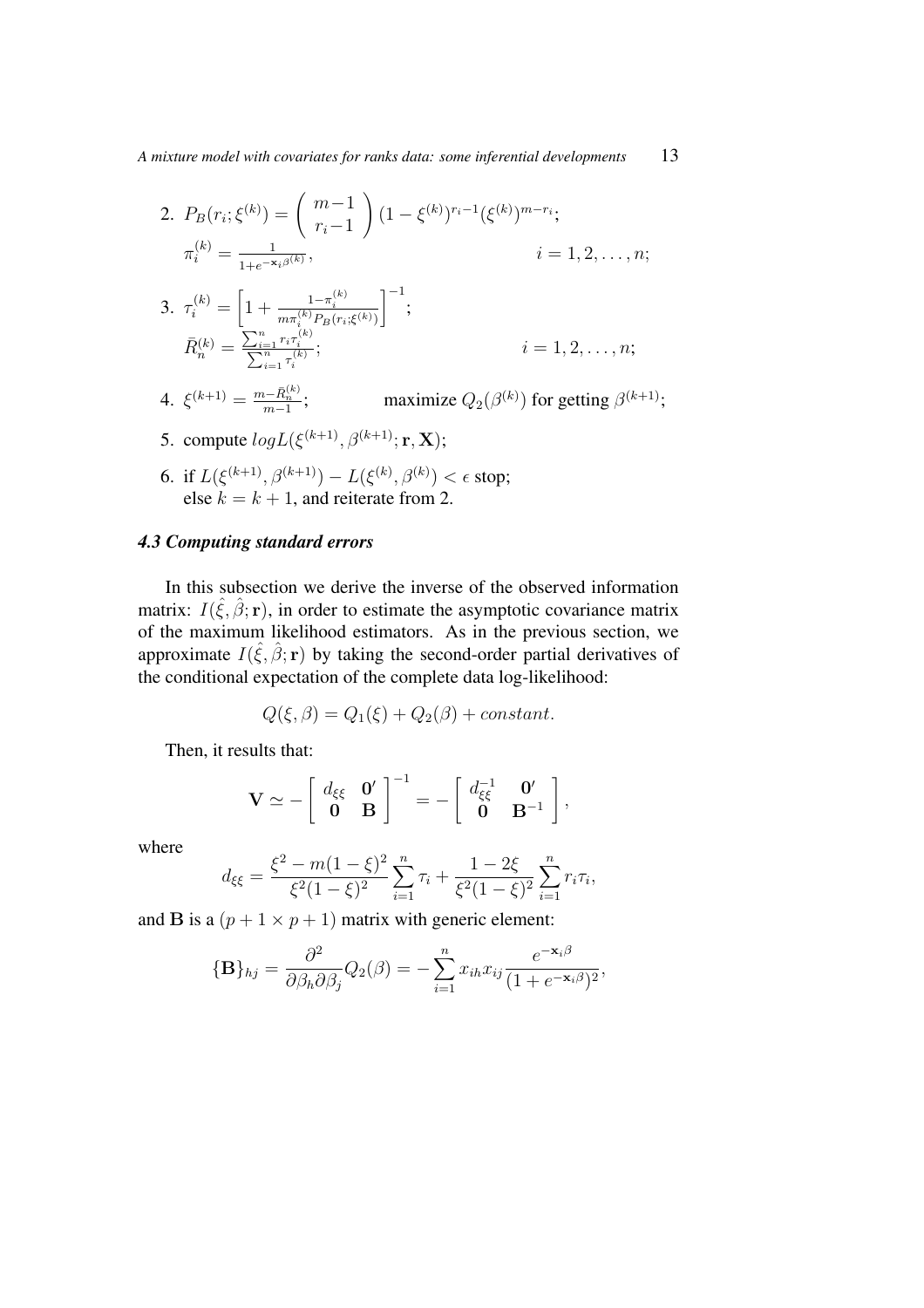$(h = 0, 1, \ldots, p; j = 0, 1, \ldots, p)$ , where again we let  $x_{i0} = 1$ .

For instance, when  $x_i\beta = \beta_0 + \beta_1 x_{i1}$ , the (3×3) asymptotic covariance matrix is:

$$
\mathbf{V}\simeq-\left[\begin{array}{ccc}d_{\xi\xi}&d_{\xi\beta_0}&d_{\xi\beta_1}\\d_{\beta_0\xi}&d_{\beta_0\beta_0}&d_{\beta_0\beta_1}\\d_{\beta_1\xi}&d_{\beta_1\beta_0}&d_{\beta_1\beta_1}\end{array}\right]^{-1},
$$

where

$$
d_{\beta_0\beta_0} = \frac{\partial^2}{\partial \beta_0^2} Q_2(\beta) = -\sum_{i=1}^n \left\{ \frac{e^{-\beta_0 - \beta_1 x_{i1}}}{(1 + e^{-\beta_0 - \beta_1 x_{i1}})^2} \right\};
$$
  
\n
$$
d_{\beta_1\beta_1} = \frac{\partial^2}{\partial \beta_1^2} Q_2(\beta) = -\sum_{i=1}^n \left\{ x_{i1}^2 \frac{e^{-\beta_0 - \beta_1 x_{i1}}}{(1 + e^{-\beta_0 - \beta_1 x_{i1}})^2} \right\};
$$
  
\n
$$
d_{\beta_0\beta_1} = d_{\beta_1\beta_0} = \frac{\partial^2}{\partial \beta_0 \beta_1} Q_2(\beta) = -\sum_{i=1}^n \left\{ x_{i1} \frac{e^{-\beta_0 - \beta_1 x_{i1}}}{(1 + e^{-\beta_0 - \beta_1 x_{i1}})^2} \right\};
$$
  
\n
$$
d_{\xi\beta_0} = d_{\beta_0\xi} = 0; d_{\xi\beta_1} = d_{\beta_1\xi} = 0.
$$

In fact, in order to compute all the previous expressions we use the ML estimates  $\hat{\xi}, \hat{\beta}$ .

Moreover, analogous considerations to those of subsection 3.3 hold.

## *5. Some evidence from real datasets*

In this section we are going to show some evidence obtained by fitting the MUB model with covariates to real datasets. In particular, as illustrative examples, we choose only a sample of results from more wide case-studies. Besides, we limit ourselves to the statistical aspects of the estimation, avoiding any comments about the psychological issues that might be derived from our models, too.

The data refer to studies about the preferences of young people towards different colors (henceforth, **Colors** dataset,  $m = 12$ ,  $n = 169$ ), different professions (**Professions** dataset,  $m = 14$ ,  $n = 183$ ), and different places where to live (**Cities** dataset,  $m = 12$ ,  $n = 183$ ). In each case,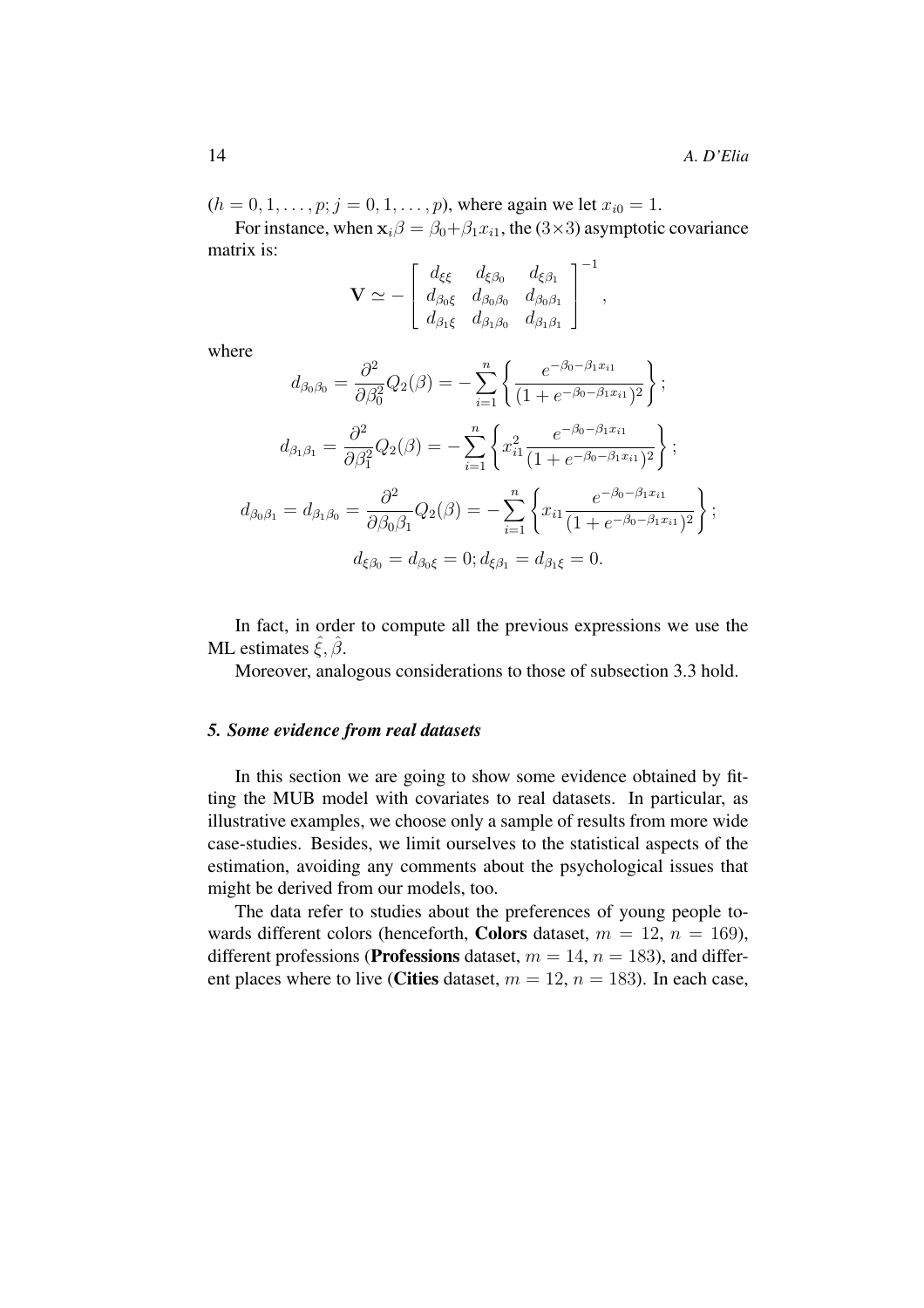the raters were asked to rank the items from the most preferred  $(r = 1)$  to the least loved  $(r = m)$ , without ties.

In first instance, we illustrate the results obtained by fitting to the data the MUB model with a subject specific  $\xi$  (following the model proposed in section 3), that is the case where we assume that the degree of liking depends upon covariates, while the uncertainty feeling does not.

### **Colors**

Tables 1, 2 and 3 show the ML estimates obtained via the method discussed in the previous sections, and concerning the colors Pink, Grey and Brown, respectively.

| Variable                   |             | estimate | standard error |
|----------------------------|-------------|----------|----------------|
| Constant                   | $\gamma_0$  | $-1.832$ | 0.141          |
| Sex $(M=0, F=1)$           | $\gamma_1$  | 0.722    | 0.175          |
|                            | $\hat{\pi}$ | 0.498    | 0.038          |
| $E(R \mid \text{Sex} = 0)$ | 8.483       | $Sex=0)$ | 0.138          |
| $E(R   \text{Sex} = 1)$    | 7.881       | $Sex=1)$ | 0.248          |

*Table 1. Preferences towards Pink.*

| Table 2. Preferences towards Grey. |  |
|------------------------------------|--|
|                                    |  |

| Variable                         |                  | estimate | standard error |
|----------------------------------|------------------|----------|----------------|
| Constant                         | $\hat{\gamma_0}$ | 0.845    | 0.116          |
| Left-handed ( $No=0$ , $Yes=1$ ) | $\hat{\gamma_1}$ | 1.017    | 0.479          |
|                                  | $\hat{\pi}$      | 0.211    | 0.031          |
| $E(R   \text{Lh} = 0)$           | 6.036            | $Lh=0$ ) | 0.699          |
| $E(R   \text{Lh} = 1)$           | 5.650            | $Lh=1)$  | 0.866          |

*Table 3. Preferences towards Brown.*

| Variable                    |                  | estimate | standard error |
|-----------------------------|------------------|----------|----------------|
| Constant                    | $\hat{\gamma_0}$ | $-3.465$ | 0.372          |
| Smoker (No=0, Yes=1)        | $\hat{\gamma_1}$ | 4.391    | 0.447          |
|                             | $\hat{\pi}$      | 0.175    | 0.029          |
| $E(R \mid \mathbf{Sm} = 0)$ | 7.403            | $Sm=0$   | 0.030          |
| $E(R   Sm = 1)$             | 6.084            | $Sm=1)$  | 0.716          |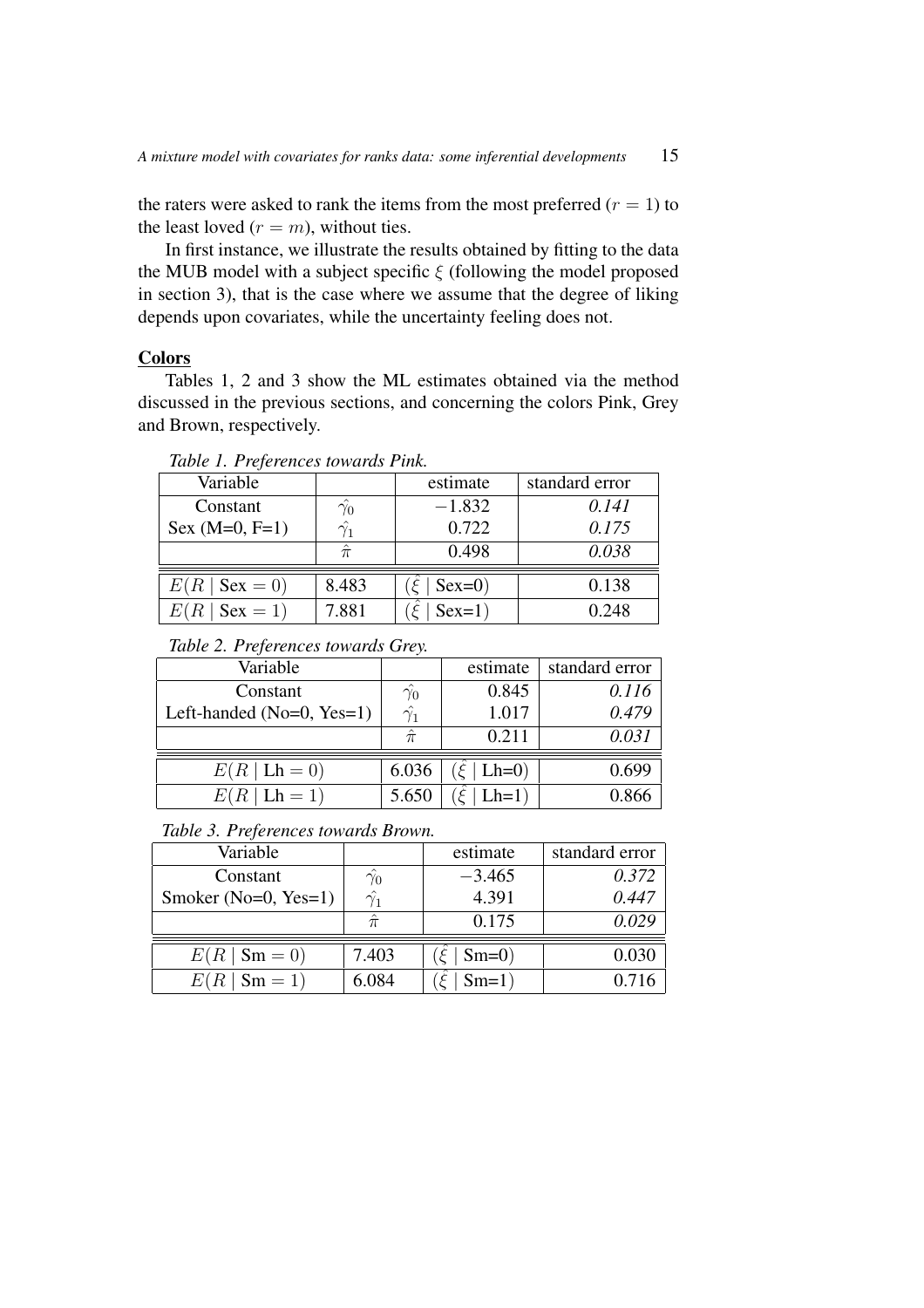

*Figure 1. Estimated probability functions for preferences towards Pink, Grey and Brown,respectively.*

In all these cases we obtained positive estimates of the coefficient  $\gamma_1$ , that implies (see also Figure 1):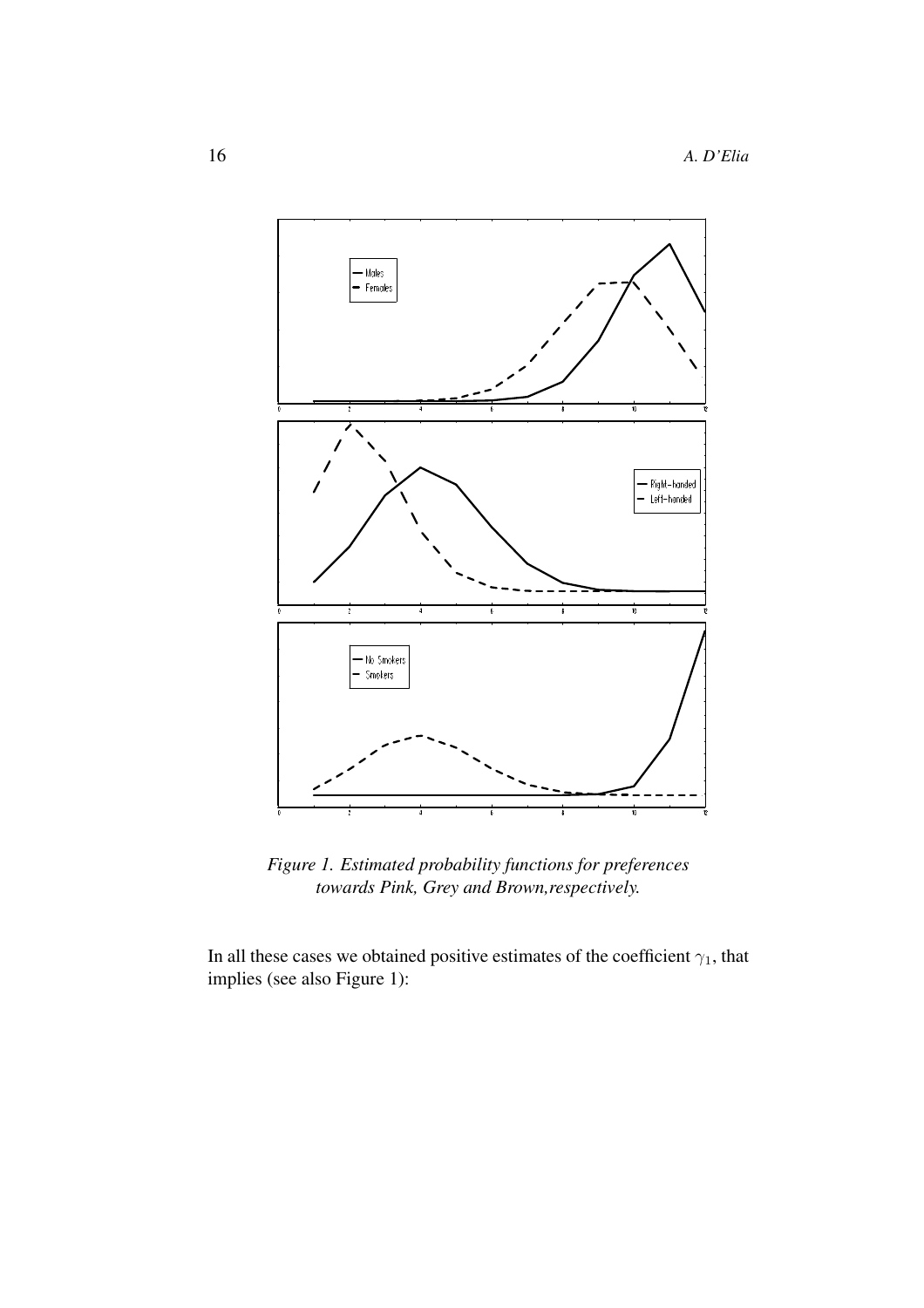- the preference towards Pink (generally low) is greater in the Females than in the Males;
- the preference towards Grey (generally quite high) is greater in Left-handed people than in Right-handed ones;
- the preference towards Brown is greater in the Smokers than in the no-Smokers.

## **Professions**

Tables 4 and 5 show the results obtained for the preferences expressed towards Public Relations and Politics. Also in this case it emerges that the liking for this kind of jobs depends upon the Sex of the raters: indeed, the preference towards Public Relations is greater in the young women than in the young men, and it happens viceversa for the Politics.

| Variable                 |                  | estimate | standard error |
|--------------------------|------------------|----------|----------------|
| Constant                 | $\hat{\gamma_0}$ | 0.554    | 0.085          |
| $Sex (M=0, F=1)$         | $\hat{\gamma_1}$ | 1.305    | 0.143          |
|                          | $\hat{\pi}$      | 0.525    | 0.037          |
| $E(R   \text{Sex } = 0)$ | 6.579            | $Sex=0)$ | 0.635          |
| E(R)<br>$\vert$ Sex = 1) | 5.009            | $Sex=1)$ | 0.865          |

*Table 4. Preferences towards Public Relations.*

*Table 5. Preferences towards Politics.*

| Variable                   |                  | estimate | standard error |
|----------------------------|------------------|----------|----------------|
| Constant                   | $\hat{\gamma_0}$ | 2.780    | 0.384          |
| $Sex (M=0, F=1)$           | $\hat{\gamma_1}$ | $-2.708$ | 0.442          |
|                            | $\hat{\pi}$      | 0.087    | 0.020          |
|                            |                  |          |                |
| $E(R \mid \text{Sex} = 0)$ | 7.002            | $Sex=0)$ | 0.942          |
| $E(R   \text{Sex } = 1)$   | 7.480            | $Sex=1)$ | 0.518          |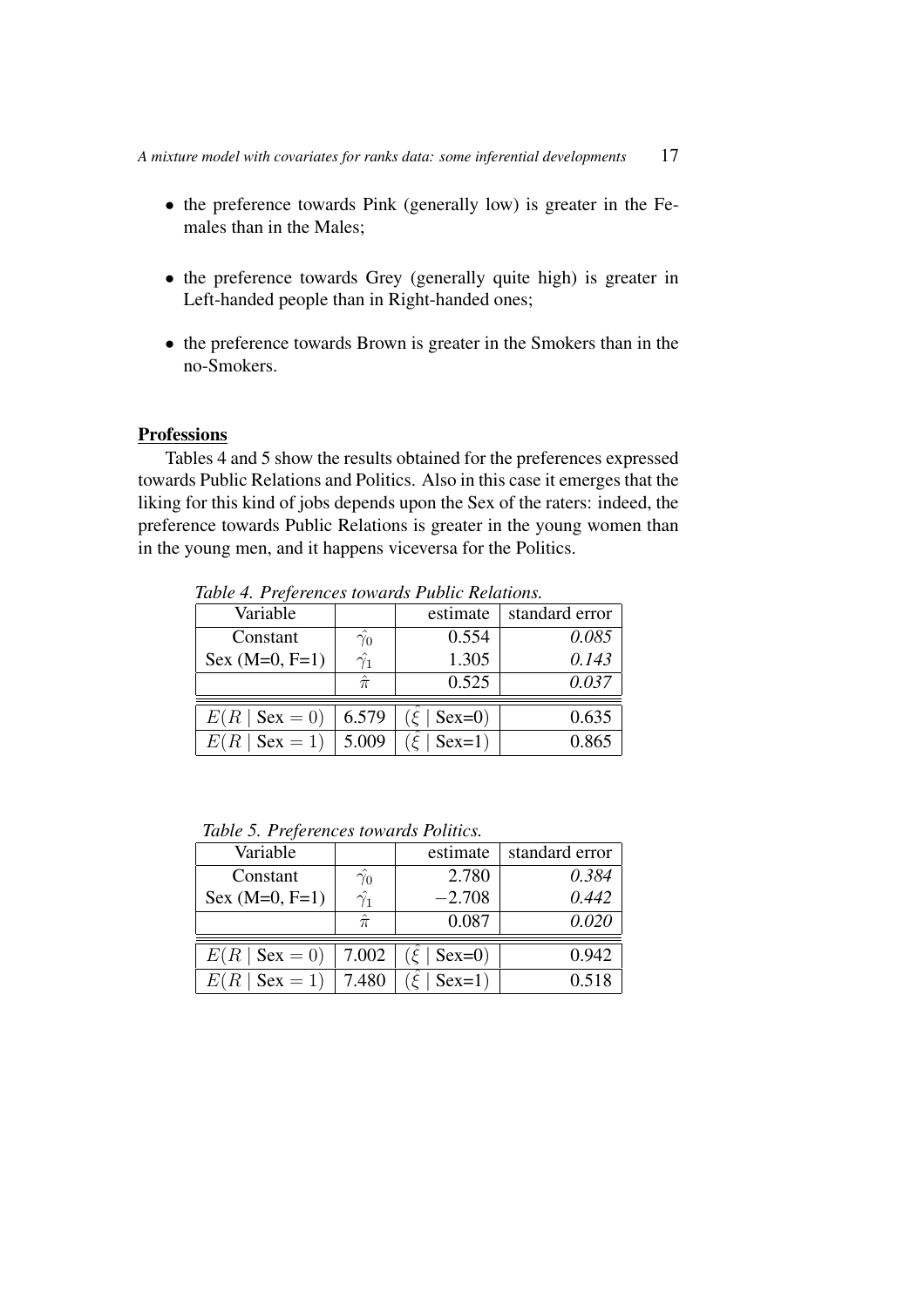With respect to this example, we would like to stress that  $(\hat{\xi} \mid \text{Sex=1}) =$ 0.518: in fact, this happens since  $\hat{\gamma}_0 \simeq -\hat{\gamma}_1$ , and thus  $(\hat{\xi} \mid \text{Sex=1}) =$  $\frac{1}{1+exp(-2.78+2.71)} \simeq 0.5$ . More in general, every time the estimated linear predictor  $\mathbf{x}_i \hat{\gamma} \simeq 0$ , we get  $\hat{\xi} \simeq 1/2$ , that is a symmetric distribution (see Figure 2). In particular, this happens when there a single dichotomic covariate and  $\hat{\gamma}_0 \simeq -\hat{\gamma}_1$ , as in the previous example.



*Figure 2. Estimated probability functions for preferences towards Politics.*

# **Cities**

Finally, from the Cities dataset, the greatest evidence of a significant difference in the preferences was obtained in the case of Verona (Table 6), for whom the disliking feeling of the men is much deeper than that of the women.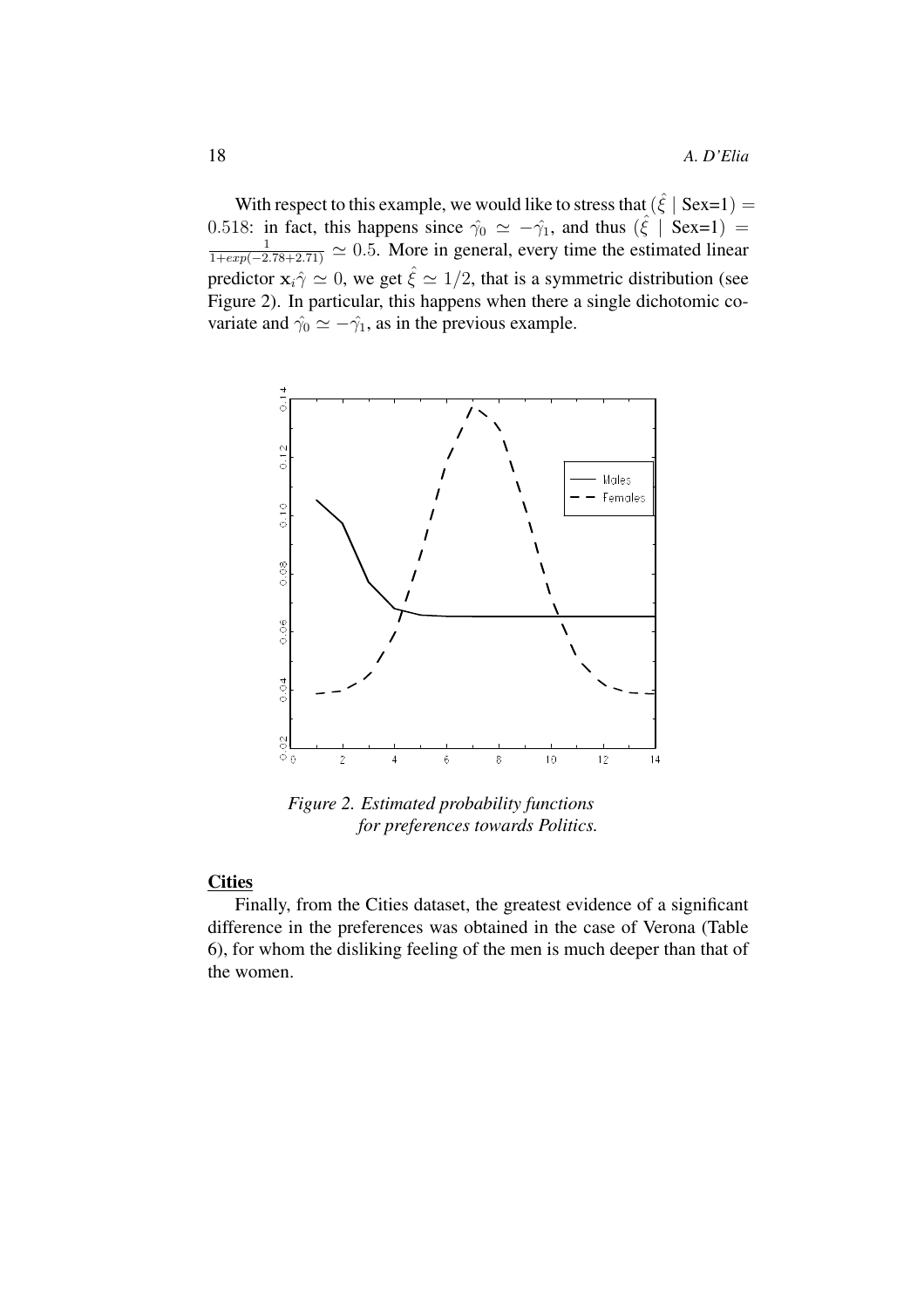|                  | estimate | standard error |
|------------------|----------|----------------|
| $\hat{\gamma_0}$ | $-3.637$ | 0.328          |
| $\hat{\gamma_1}$ | 3.397    | 0.343          |
| $\hat{\pi}$      | 0.387    | 0.036          |
|                  |          |                |
| 8.518            | $Sex=0)$ | 0.026          |
| 6.755            | $Sex=1)$ | 0.440          |
|                  |          |                |

*Table 6. Preferences towards Verona.*

Now, we are going to illustrate the results obtained by fitting to the data the MUB model with a subject specific  $\pi$  (as proposed in section 4): this means that we assume that the uncertainty feeling in the ranking process may be explained by means of the raters' covariates; the  $\xi$  parameter is, instead, kept fixed.

# **Colors**

Considering the same items as above, we notice that for Pink and Grey the same covariates found above are significant also for explaining the uncertainty (Tables 7 and 8). In particular, it emerges that:

- in the women there is more uncertainty as far as it concerns the ranking of Pink, with respect to the men;
- left-handed people exhibit less uncertainty in the ranking of Grey than right handed people.

| Variable                   |          | estimate                | standard error |
|----------------------------|----------|-------------------------|----------------|
| Constant                   | $\rho_0$ | 0.585                   | 0.244          |
| Sex $(M=0, F=1)$           |          | $-1.171$                | 0.323          |
|                            |          | 0.171                   | 0.013          |
| $E(R \mid \text{Sex} = 0)$ | 8.825    | $\hat{\pi}$<br>$Sex=0)$ | 0.642          |
| $E(R   \text{Sex } = 1)$   | 7.795    | $\hat{\pi}$<br>$Sex=1)$ | 0.357          |

*Table 7. Preferences towards Pink.*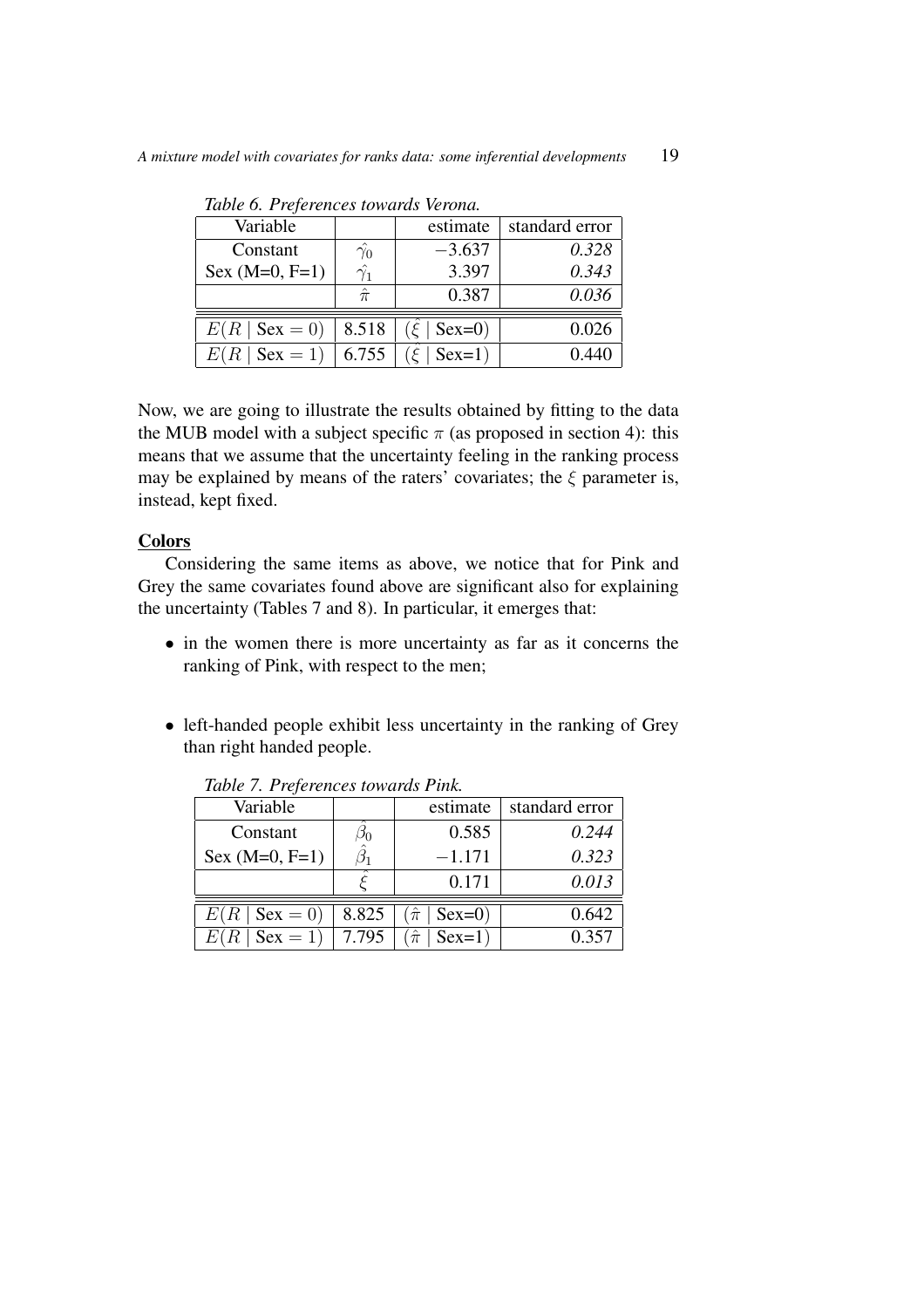| Variable                  |            | estimate | standard error |
|---------------------------|------------|----------|----------------|
| Constant                  | $\omega_0$ | $-2.165$ | 0.260          |
| Left-handed (No=0, Yes=1) |            | 3.879    | 0.963          |
|                           |            | 0.787    | 0.025          |
| $E(R   \text{Lh} = 0)$    | 6.175      | $Lh=0$ ) | 0.103          |
| $Lh = 1$                  | 3.333      | $Lh=1$   | 0.847          |

*Table 8. Preferences towards Grey.*

Collecting this evidence with that of Tables 1 and 2, we can conclude:

- the covariate Sex has a significant effect on both the liking and the uncertainty in giving a rank to Pink: in particular, the females appear to be less disappointed with this color, but are also more doubtful in deciding a rank;
- the covariate Left-handed has a significant effect on both the liking and the uncertainty in giving a rank to Grey: in particular, lefthanded people appear to prefer more this color, and are less doubtful in deciding a rank for it.

As far as it concerns the preferences towards Brown, the liking feeling resulted to depend upon the feature Smoker (Table 3), but this covariate was found not significant with respect to the uncertainty.

## **Professions**

For this dataset, we get that the covariate Sex is significant also for explaining the uncertainty in the ranking of Public Relations (Table 9), where the women are less doubtful than the men.

| Variable          |       | estimate                | standard error |
|-------------------|-------|-------------------------|----------------|
| Constant          | ാറ    | $-1.815$                | 0.302          |
| $Sex (M=0, F=1)$  |       | 2.208                   | 0.369          |
|                   |       | 0.848                   | 0.012          |
| $Sex = 0$<br>E(R) | 6.866 | $Sex=0)$<br>$\pi$       | 0.140          |
| $Sex = 1$         | 4.799 | $\hat{\pi}$<br>$Sex=1)$ | 0.597          |

*Table 9. Preferences towards Public Relations.*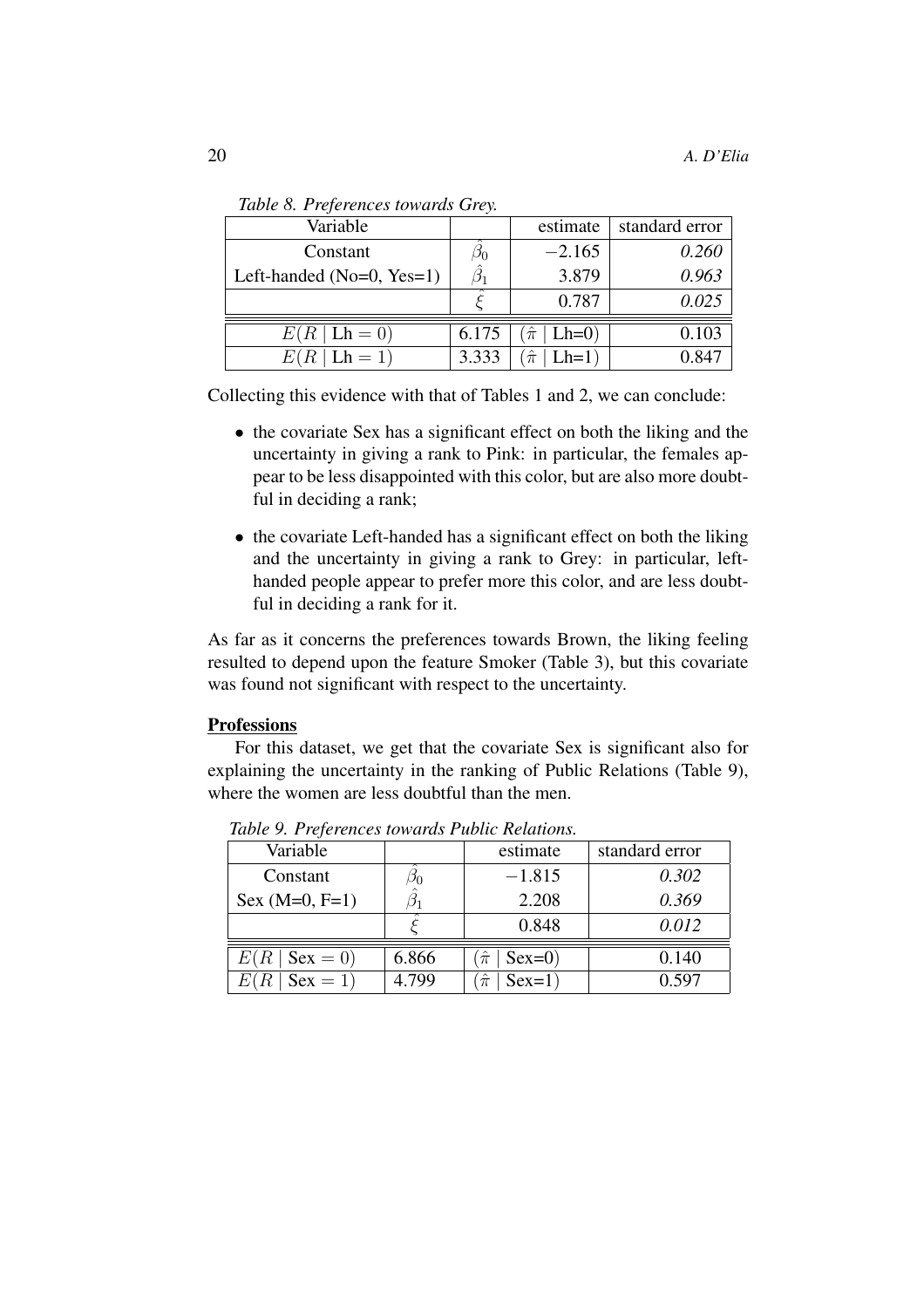On the other hand, there is no analogous evidence about the preferences toward Politics.

# **Cities**

Here, in relation to Verona, the covariate Sex resulted significant again (Table 10), yielding a fewer uncertainty feeling in the ranking given by the women. In particular, the estimated value for the men  $(\hat{\pi} | \text{Sex=0})$  = 0.011 highlights that the preference toward Verona in the males has an almost Uniform behavior (as it is depicted in Figure 3), with a constant probability for each rank: say, an equipreference feeling.



*Figure 3. Estimated probability functions for preferences towards Verona.*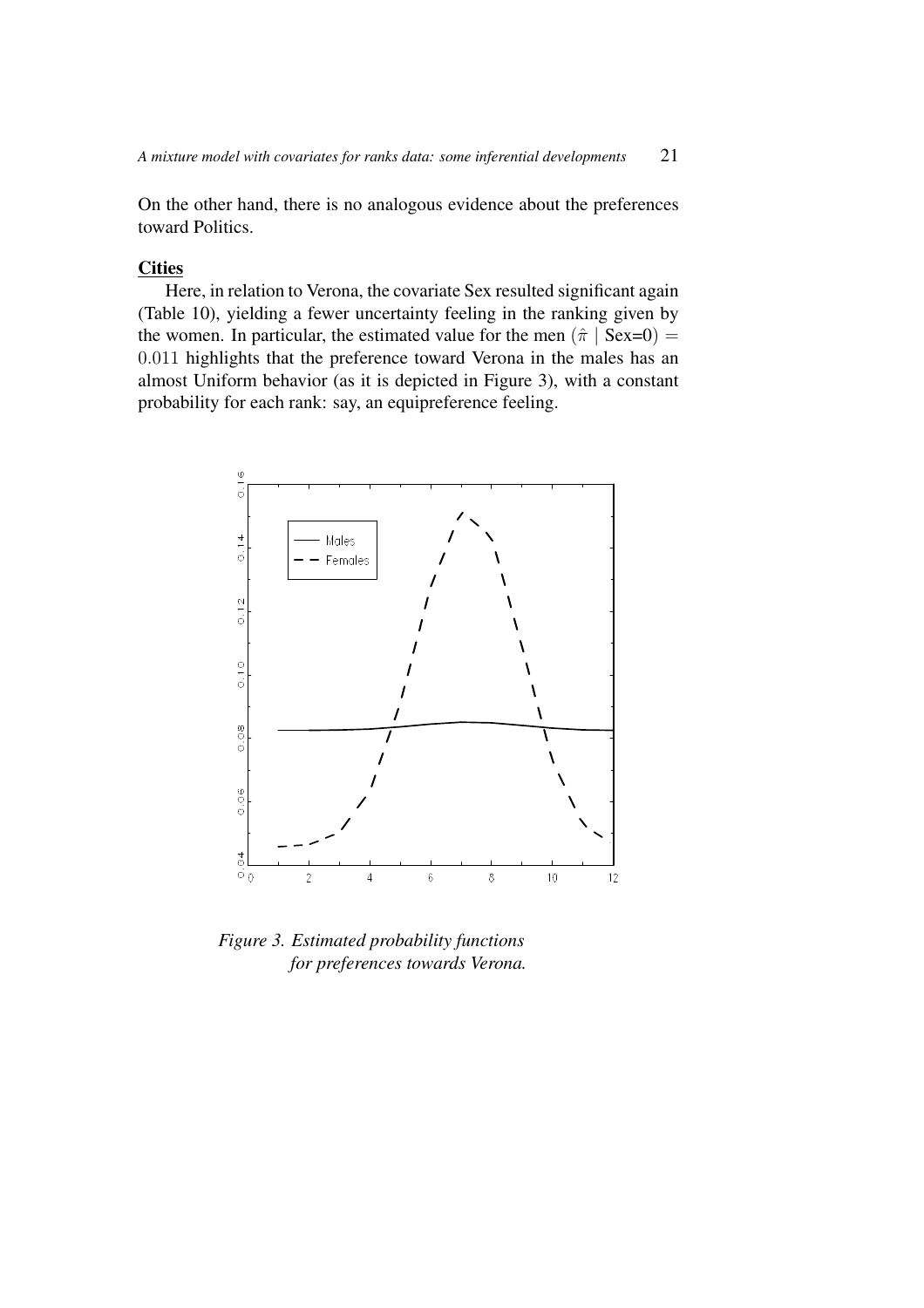| Variable                   |       | estimate                | standard error |
|----------------------------|-------|-------------------------|----------------|
| Constant                   | Jη    | $-4.483$                | 0.997          |
| $Sex (M=0, F=1)$           |       | 4.290                   | 1.019          |
|                            |       | 0.436                   | 0.023          |
| $E(R \mid \text{Sex} = 0)$ | 6.508 | $\hat{\pi}$<br>$Sex=0)$ | 0.011          |
| $Sex = 1$                  | 6.816 | $\hat{\pi}$<br>$Sex=1)$ | 0.452          |

*Table 10. Preferences towards Verona.*

Finally, we would like to show the case of Venice, for which the covariate Sex resulted significant in the MUB model with a subject specific  $\pi$  (Figure 4b), but not in that with  $\xi$  depending on the raters' covariates (Figure 4a, where the estimated probability functions for males and females can be hardly distinguished). In particular, it appears (Tables 11 and 11bis) that men and women have the same degree of liking towards Venice, but in the women there is less uncertainty in assigning a preference rank to this city.

| Variable                   |                  | estimate | standard error |
|----------------------------|------------------|----------|----------------|
| Constant                   | $\hat{\gamma_0}$ | 0.268    | 0.100          |
| $Sex (M=0, F=1)$           | $\hat{\gamma_1}$ | 0.007    | 0.050          |
|                            | $\hat{\pi}$      | 0.461    | 0.037          |
| $E(R \mid \text{Sex} = 0)$ | 6.163            | $Sex=0)$ | 0.567          |
| $E(R   \text{Sex} = 1)$    | 6.154            | $Sex=1)$ | 0.568          |

*Table 11. Preferences towards Venice (model for* ξ*).*

| <i>Role Hotel Hejerences formates venice</i> ( <i>moder</i> for <i>n j</i> . |           |                           |                |
|------------------------------------------------------------------------------|-----------|---------------------------|----------------|
| Variable                                                                     |           | estimate                  | standard error |
| Constant                                                                     | $\beta_0$ | $-1.203$                  | 0.249          |
| Sex $(M=0, F=1)$                                                             | $\beta_1$ | 1.921                     | 0.333          |
|                                                                              |           | 0.565                     | 0.016          |
| $E(R \mid \text{Sex} = 0)$                                                   | 6.334     | $Sex=0)$<br>$(\hat{\pi})$ | 0.231          |
| $Sex = 1$                                                                    | 6.016     | $\hat{\pi}$<br>$Sex=1)$   | 0.672          |

*Table 11bis. Preferences towards Venice (model for* π*).*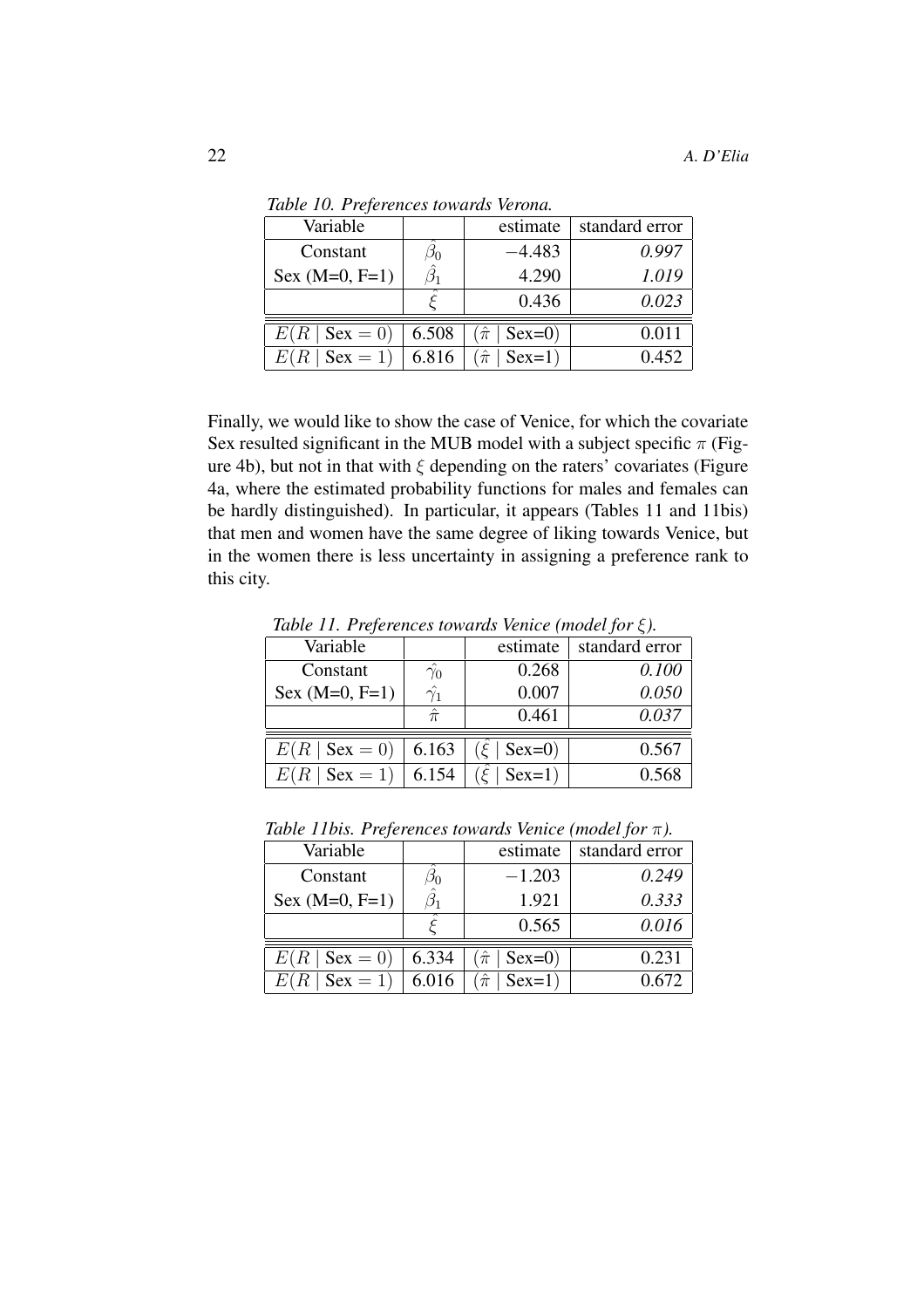

*Figure 4 (a, b). Estimated probability functions for preferences towards Venice.*

# *6. Concluding remarks and further developments*

In this paper we developed an extension of a mixture model for ranks data (MUB), by introducing a link between the parameters and the raters' covariates. In this way, we are able to explain both the preference feeling and the uncertainty of the ranking process by means of some features of the raters. This allows a deeper interpretation of the liking/disliking behavior, to be used for inferential and predictive purposes.

In fact, this has been accomplished by modelling the two parameters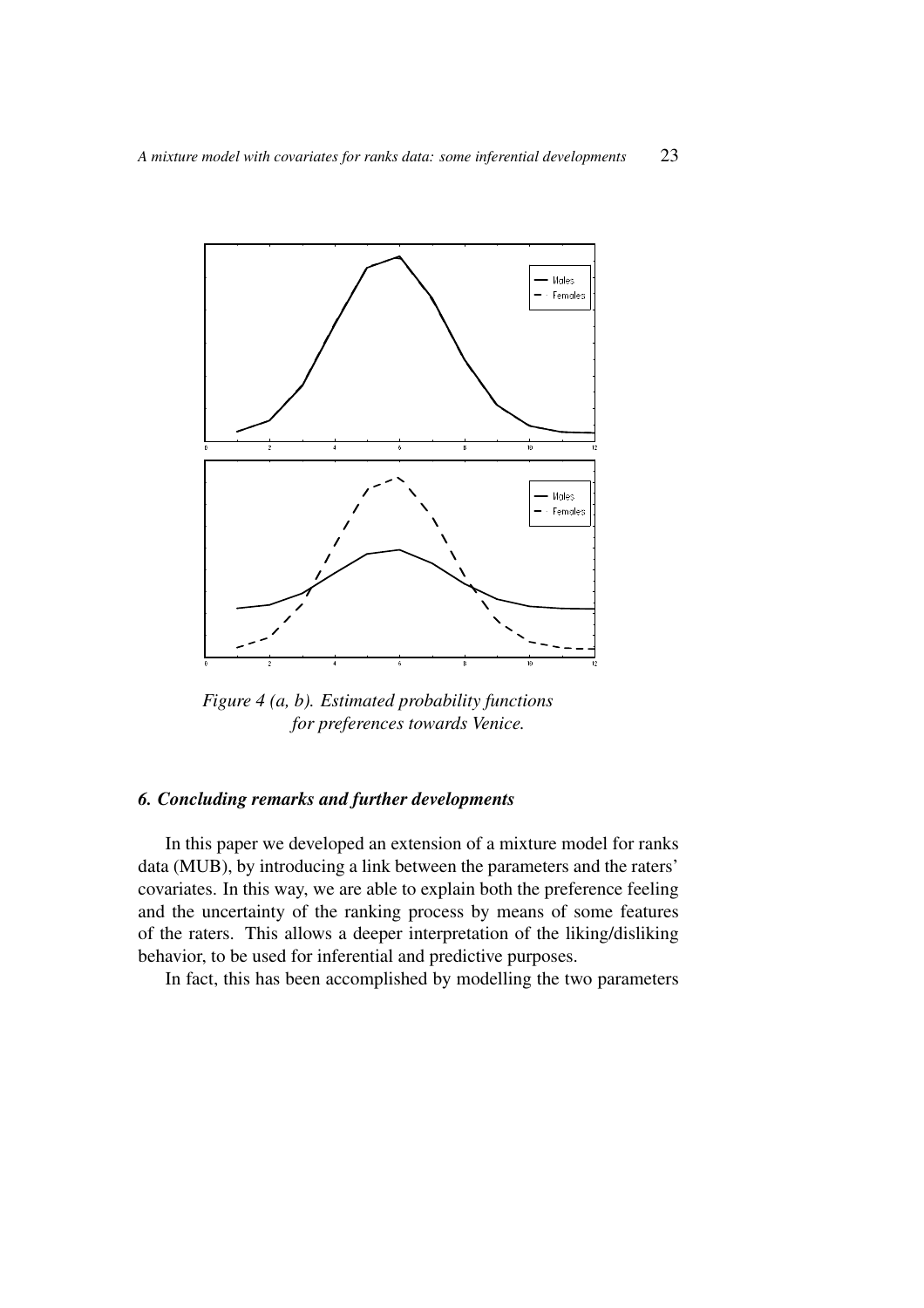of the MUB in function of a linear predictor, once at a time. Thus, a natural further step will be to develop a model where both the parameters depends upon a set (maybe disjoint) of covariates, and then to derive the corresponding E-M algorithm for obtaining the maximum likelihood estimates of the coefficients vectors  $\beta$  and  $\gamma$  together. In this vein, some preliminary results have been obtained by Piccolo (2003).

Indeed, the evidence obtained in this work is that, in many real applications, it is important to jointly consider the effect of the raters' covariates on both the liking and the uncertainty feeling, and that it may be the case where different covariates play significant roles with respect to them.

Moreover, it seems also important to propose some goodness of fit measures for this kind of models, by means, for instance, of a comparison between observed and expected quantities, and taking into account how the knowledge of a significant covariate may improve the estimation of a degree of preference towards a given item.

*Acknowledgements*. Thisresearch benefited from funds of Dipartimento di Scienze Statistiche, Universita` di Napoli Federico II. The Author has also exploited the facilities of CFEPSR, Portici. Useful comments by referees are gratefully acknowledged.

### *References*

Bradley R. A., Terry M. A. (1952), Rank Analysis of Incomplete Block Designs I, *Biometrika*, **39**, 324-45.

D'Elia A. (1999), A Proposal for Ranks Statistical Modelling, in *Statistical Modelling* (Friedl H., Berghold A., Kauermann G. eds.), Graz, 468-471.

D'Elia A. (2000), Il Meccanismo dei Confronti Appaiati nella Modellistica per Graduatorie: Sviluppi Statistici ed Aspetti Critici, *Quaderni di Statistica*, **2**, 173-203.

D'Elia A. (2003) Modelling ranks using the Inverse Hypergeometric